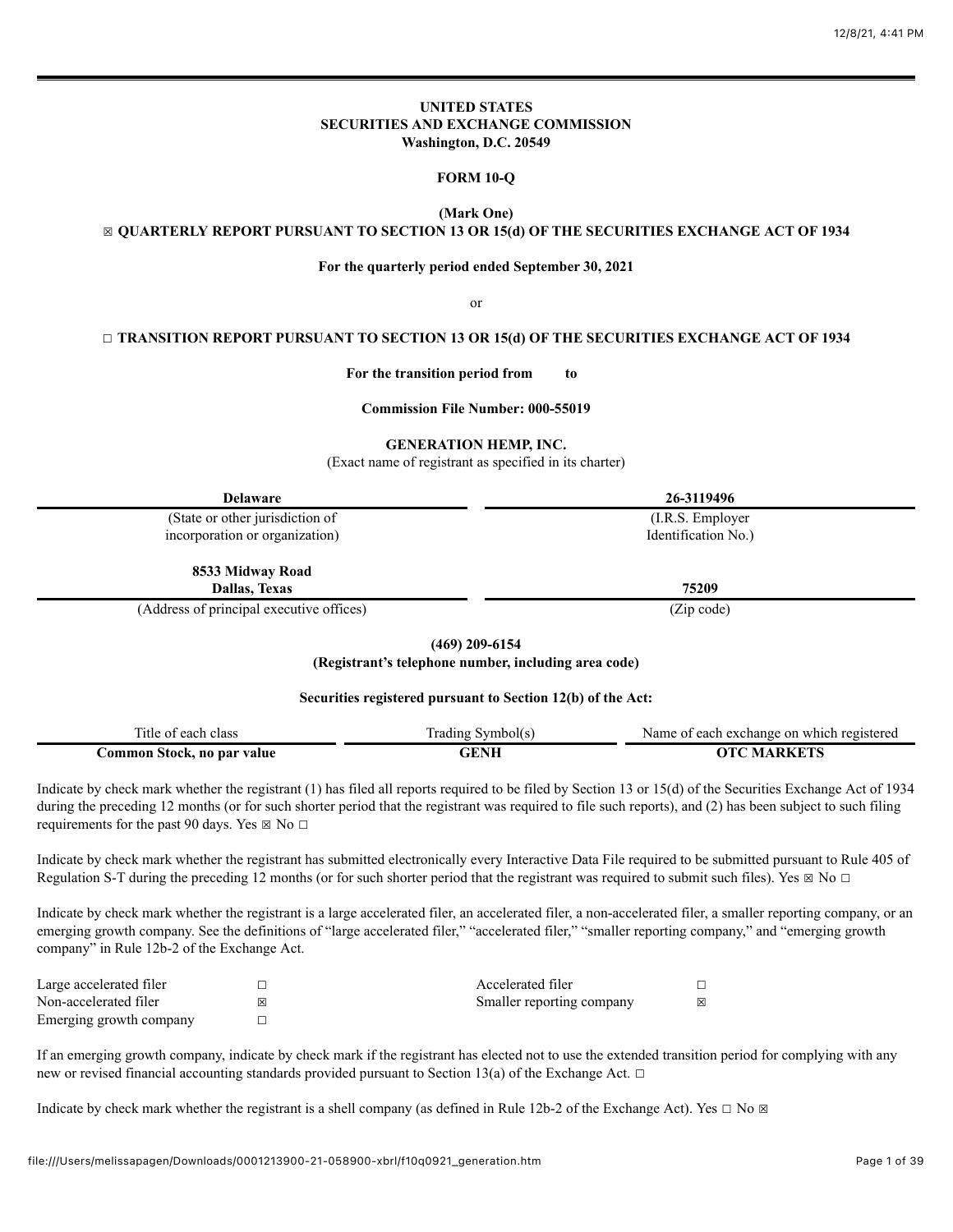As of November 15, 2021, the registrant had 111,486,996 shares of common stock outstanding.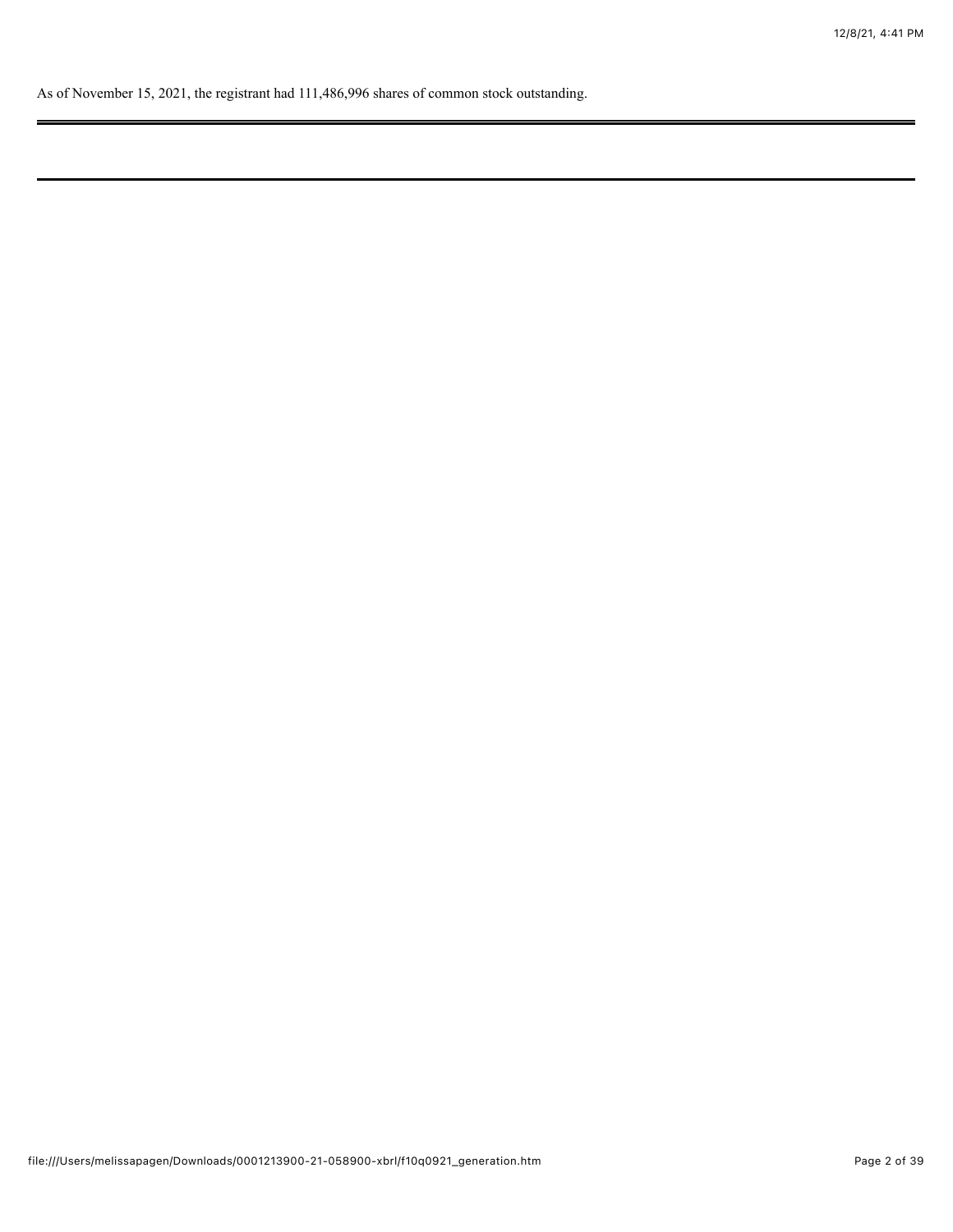# TABLE OF CONTENTS

|                   |                                                                                              | Page |
|-------------------|----------------------------------------------------------------------------------------------|------|
|                   | <b>PART I. FINANCIAL INFORMATION</b>                                                         |      |
| Item 1.           | <b>Financial Statements</b>                                                                  |      |
| Item 2.           | <u>Management's Discussion and Analysis of Financial Condition and Results of Operations</u> | 16   |
| Item 3.           | Quantitative and Qualitative Disclosures about Market Risk                                   | 20   |
| Item 4.           | <b>Controls and Procedures</b>                                                               | 20   |
|                   |                                                                                              |      |
|                   | <b>PART II. OTHER INFORMATION</b>                                                            |      |
| Item 1.           | <b>Legal Proceedings</b>                                                                     | 21   |
| Item 1A.          | <b>Risk Factors</b>                                                                          | 21   |
| Item 4.           | <b>Mine Safety Disclosures</b>                                                               | 21   |
| Item 6.           | <b>Exhibits</b>                                                                              | 22   |
|                   |                                                                                              |      |
| <b>SIGNATURES</b> |                                                                                              | 23   |
|                   |                                                                                              |      |

i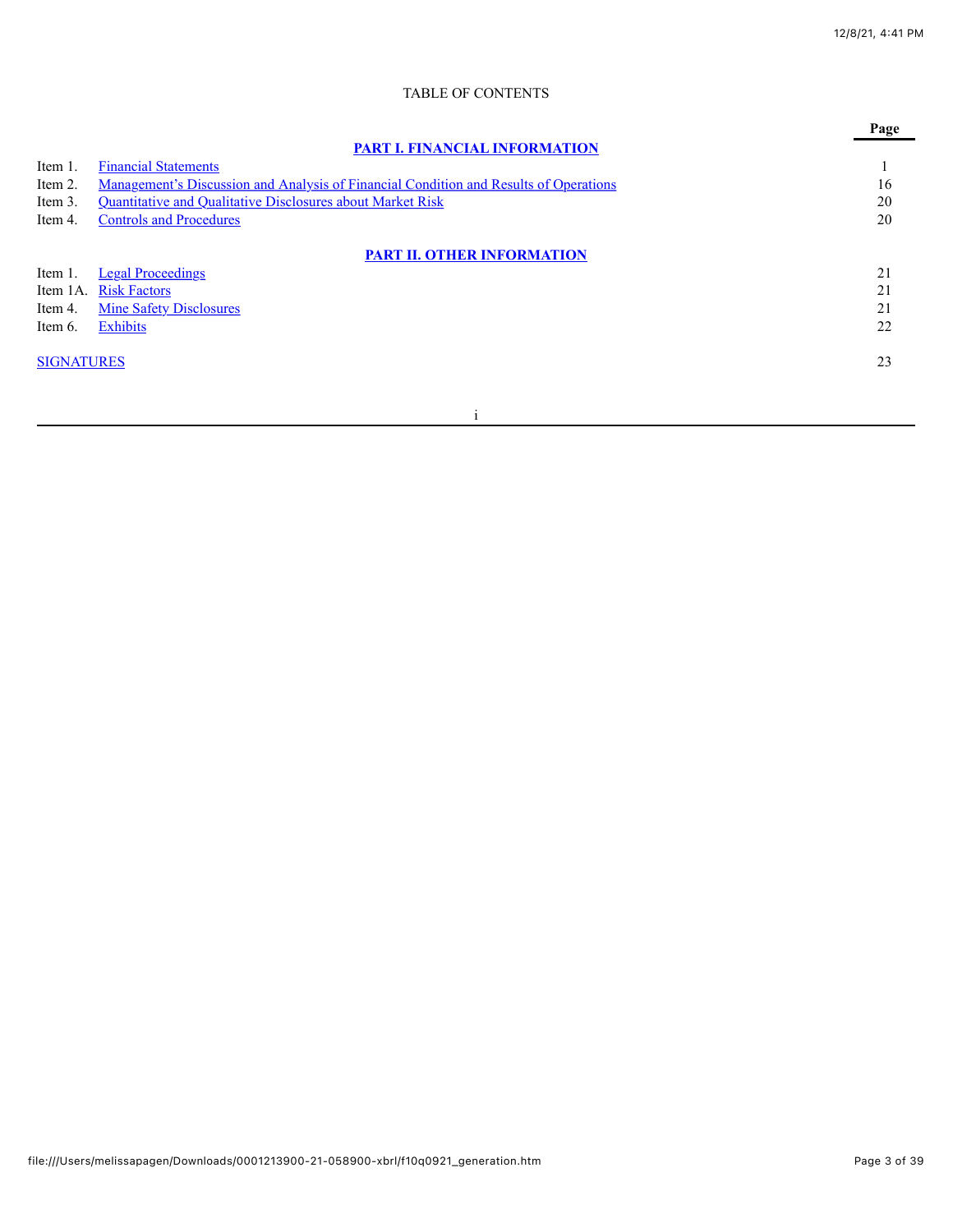# **CAUTIONARY NOTE REGARDING FORWARD-LOOKING STATEMENTS**

This Quarterly Report on Form 10-Q (the "Quarterly Report") includes "forward-looking statements" within the meaning of Section 27A of the Securities Act of 1933, as amended (the "Securities Act") and Section 21E of the Securities Exchange Act of 1934, as amended (the "Exchange Act"). All statements, other than statements of historical fact included in this report, regarding our strategy, future operations, financial position, estimated revenue, projected costs, prospects, plans and objectives of management are forward-looking statements. When used in this Quarterly Report, the words "could," "believe," "anticipate," "intend," "estimate," "expect," "project" and similar expressions are intended to identify forward-looking statements, although not all forward-looking statements contain such identifying words. These forward-looking statements are based on management's current expectations and assumptions about future events and are based on currently available information as to the outcome and timing of future events. When considering forward-looking statements, you should keep in mind the risk factors and other cautionary statements described under, but not limited to, the heading "Item 1A. Risk Factors" included in the Annual Report of Generation Hemp, Inc. (the "Company") on Form 10-K for the year ended December 31, 2020 (the "Annual Report") and our other filings with the Securities and Exchange Commission ("SEC").

Forward-looking statements may include statements about:

- the risk that our results could be adversely affected by natural disaster, public health crises (including, without limitation, the COVID-19, outbreak), political crises, negative global climate patterns, or other catastrophic events;
- the marketability of our products;
- financial condition and liquidity of our customers;
- competition in the hemp markets;
- industry and market conditions;
- requisition of our services by major customers and our ability to renew processing and services contracts;
- credit and performance risks associated with customers, suppliers, banks and other financial counterparties;
- availability, timing of delivery and costs of key supplies, capital equipment or commodities;
- our future capital requirements and our ability to raise additional capital to finance our activities;
- the future trading of our common stock;
- legal and regulatory risks associated with OTC Markets;
- our ability to operate as a public company;
- our ability to protect our proprietary information;
- general economic and business conditions; the volatility of our operating results and financial condition;
- our ability to attract or retain qualified senior management personnel and research and development staff;
- timing for completion of major acquisitions or capital projects;
- our ability to obtain additional financing on favorable terms, if required, to complete acquisitions as currently contemplated or to fund the operations and growth of our business;
- operating or other expenses or changes in the timing thereof;
- compliance with stringent laws and regulations, as well as changes in the regulatory environment, the adoption of new or revised laws, regulations and permitting requirements, especially with respect to the industry in which we operate;
- potential legal proceedings and regulatory inquiries against us; and
- other risks identified in this report that are not historical.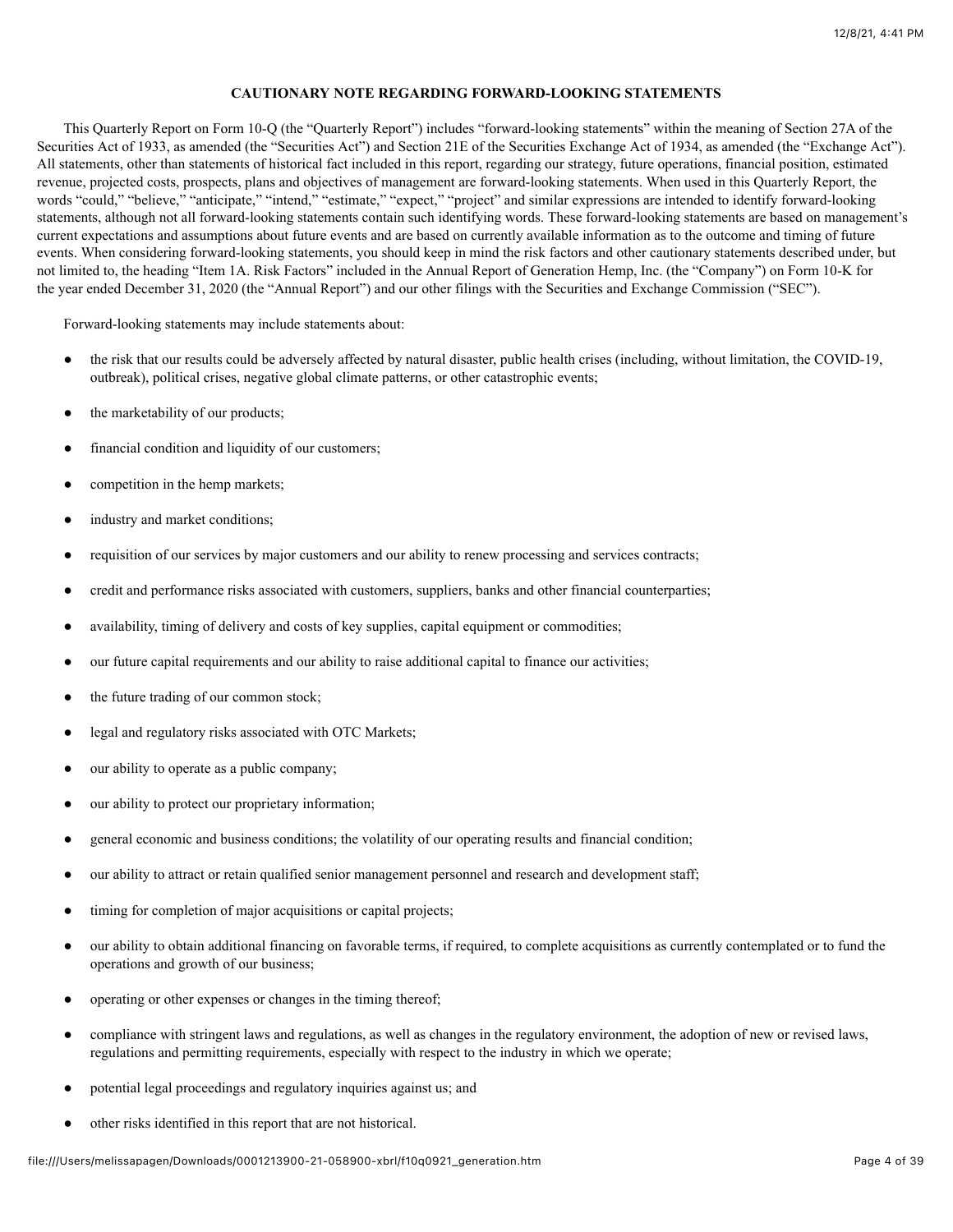12/8/21, 4:41 PM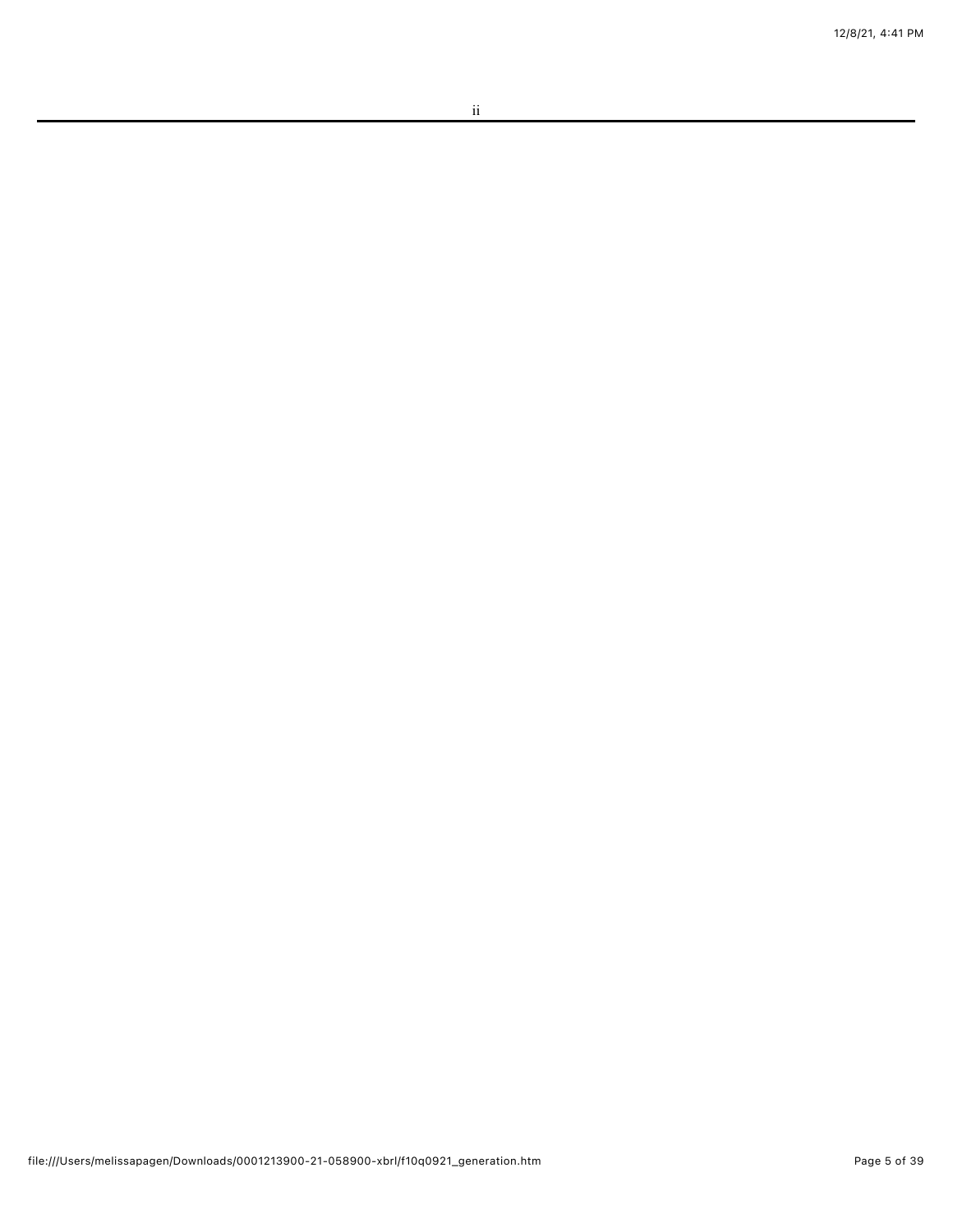We caution you that these forward-looking statements are subject to a number of risks, uncertainties and assumptions, which are difficult to predict and many of which are beyond our control, including risks specific to the industry in which we operate. Moreover, we operate in a very competitive and rapidly changing environment and new risks emerge from time to time. It is not possible for our management to predict all risks, nor can we assess the impact of all factors on our business or the extent to which any factor, or combination of factors, may cause actual results to differ materially from those contained in any forward-looking statements we may make. Although we believe that our plans, intentions and expectations reflected in or suggested by the forward-looking statements we make in this Quarterly Report are reasonable, we can give no assurance that these plans, intentions or expectations will be achieved or occur, and actual results could differ materially and adversely from those anticipated or implied in the forward-looking statements. Given these risks and uncertainties, investors should not place undue reliance on forward-looking statements as a prediction of actual results.

All forward-looking statements, expressed or implied, included in this report are expressly qualified in their entirety by this cautionary statement and speak only as of the date of this Quarterly Report. This cautionary statement should also be considered in connection with any subsequent written or oral forward-looking statements that we or persons acting on our behalf may issue.

Except as otherwise required by applicable law, we disclaim any duty to update any forward-looking statements, all of which are expressly qualified by the statements in this section, to reflect events or circumstances after the date of this report.

iii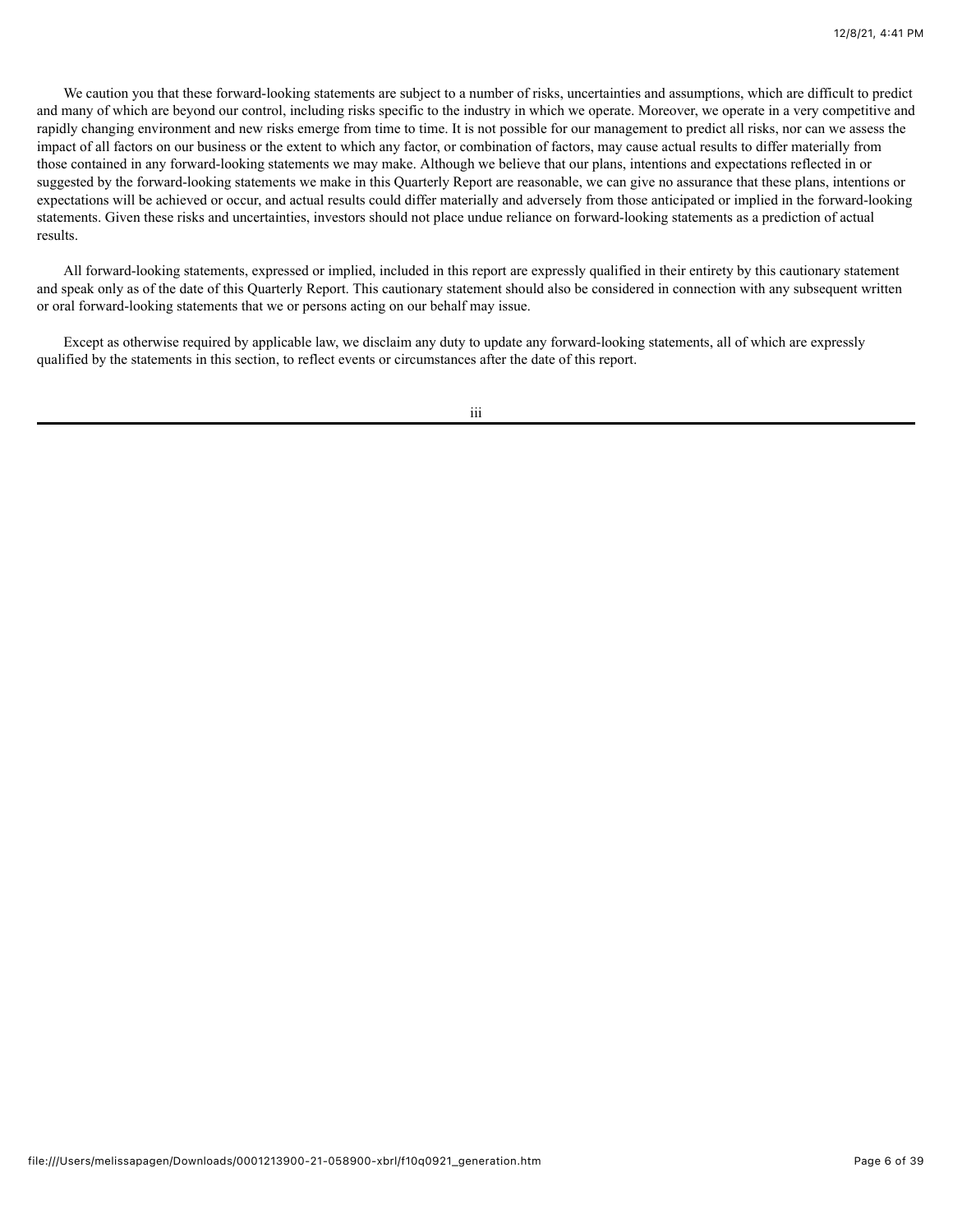# **PART I - FINANCIAL INFORMATION**

# <span id="page-6-1"></span><span id="page-6-0"></span>**Item 1.** *Financial Statements*

### **Generation Hemp, Inc. Unaudited Condensed Consolidated Balance Sheets**

|                                                                                                                                                                                                  |                                                                       | September 30,<br>2021 |    | December 31,<br>2020 |
|--------------------------------------------------------------------------------------------------------------------------------------------------------------------------------------------------|-----------------------------------------------------------------------|-----------------------|----|----------------------|
| Assets                                                                                                                                                                                           |                                                                       |                       |    |                      |
| <b>Current Assets</b>                                                                                                                                                                            |                                                                       |                       |    |                      |
| Cash                                                                                                                                                                                             | $\mathbb{S}% _{t}\left( t\right) \equiv\mathbb{S}_{t}\left( t\right)$ | 134,165               | S  | 2,776,425            |
| Accounts receivable                                                                                                                                                                              |                                                                       | 127,665               |    |                      |
| Prepaid expenses                                                                                                                                                                                 |                                                                       | 14,232                |    |                      |
| <b>Total Current Assets</b>                                                                                                                                                                      |                                                                       | 276,062               |    | 2,776,425            |
| Property and Equipment                                                                                                                                                                           |                                                                       |                       |    |                      |
| Property and equipment                                                                                                                                                                           |                                                                       | 3,012,316             |    | 1,222,430            |
| Accumulated depreciation                                                                                                                                                                         |                                                                       | (417, 135)            |    | (102, 938)           |
| Total Property and Equipment, Net                                                                                                                                                                |                                                                       | 2,595,181             |    | 1,119,492            |
| Operating lease right-of-use asset                                                                                                                                                               |                                                                       | 286,839               |    |                      |
| Intangible assets, net                                                                                                                                                                           |                                                                       | 2,474,136             |    |                      |
| Goodwill                                                                                                                                                                                         |                                                                       | 509,701               |    |                      |
| Other assets                                                                                                                                                                                     |                                                                       | 407,000               |    | 23,077               |
| <b>Total Assets</b>                                                                                                                                                                              | S                                                                     | 6,548,919             | S  | 3,918,994            |
| Liabilities and Equity (Deficit)                                                                                                                                                                 |                                                                       |                       |    |                      |
| <b>Current Liabilities</b>                                                                                                                                                                       |                                                                       |                       |    |                      |
| Accounts payable                                                                                                                                                                                 | \$                                                                    | 1,061,873             | \$ | 1,053,542            |
| Accrued liabilities                                                                                                                                                                              |                                                                       | 375,521               |    | 337,588              |
| Payables to related parties                                                                                                                                                                      |                                                                       | 167,482               |    | 448,271              |
| Operating lease liability - related party                                                                                                                                                        |                                                                       | 98,749                |    |                      |
| Notes payable - related parties                                                                                                                                                                  |                                                                       | 2,360,000             |    | 3,336,592            |
| Other indebtedness - current                                                                                                                                                                     |                                                                       | 516,359               |    | 619,461              |
| Common stock issuable                                                                                                                                                                            |                                                                       |                       |    | 50,000               |
| Current liabilities of discontinued operations held for sale                                                                                                                                     |                                                                       | 137,068               |    | 140,068              |
| <b>Total Current Liabilities</b>                                                                                                                                                                 |                                                                       | 4,717,052             |    | 5,985,522            |
| Operating lease liability - related party, net of current portion                                                                                                                                |                                                                       | 188,090               |    |                      |
| Other indebtedness - long-term                                                                                                                                                                   |                                                                       |                       |    | 25,200               |
| Long-term liabilities of discontinued operations held for sale                                                                                                                                   |                                                                       | 158,498               |    | 144,149              |
| <b>Total Liabilities</b>                                                                                                                                                                         |                                                                       | 5,063,640             |    | 6,154,871            |
| Commitments and Contingencies                                                                                                                                                                    |                                                                       |                       |    |                      |
| Series B redeemable preferred stock, no par value, \$10,000 stated value, 300 shares authorized, 118 and 135 shares<br>issued and outstanding at September 30, 2021 and December 31, 2020        |                                                                       | 591,558               |    | 729,058              |
| Equity (Deficit)                                                                                                                                                                                 |                                                                       |                       |    |                      |
| Series A preferred stock, \$0.00001 par value; \$1.00 stated value; 6,500,000 shares authorized, none and<br>6,328,948 shares issued and outstanding at September 30, 2021 and December 31, 2020 |                                                                       |                       |    | 4,975,503            |
| Common stock, \$0.00001 par value; 200,000,000 shares authorized, 111,070,329 shares issued and outstanding                                                                                      |                                                                       |                       |    |                      |
| at September 30, 2021                                                                                                                                                                            |                                                                       | 1,111                 |    |                      |
| Common stock, no par value; 100,000,000 shares authorized, 17,380,317 shares issued and outstanding at                                                                                           |                                                                       |                       |    |                      |
| December 31, 2020                                                                                                                                                                                |                                                                       |                       |    | 6,083,480            |
|                                                                                                                                                                                                  |                                                                       |                       |    |                      |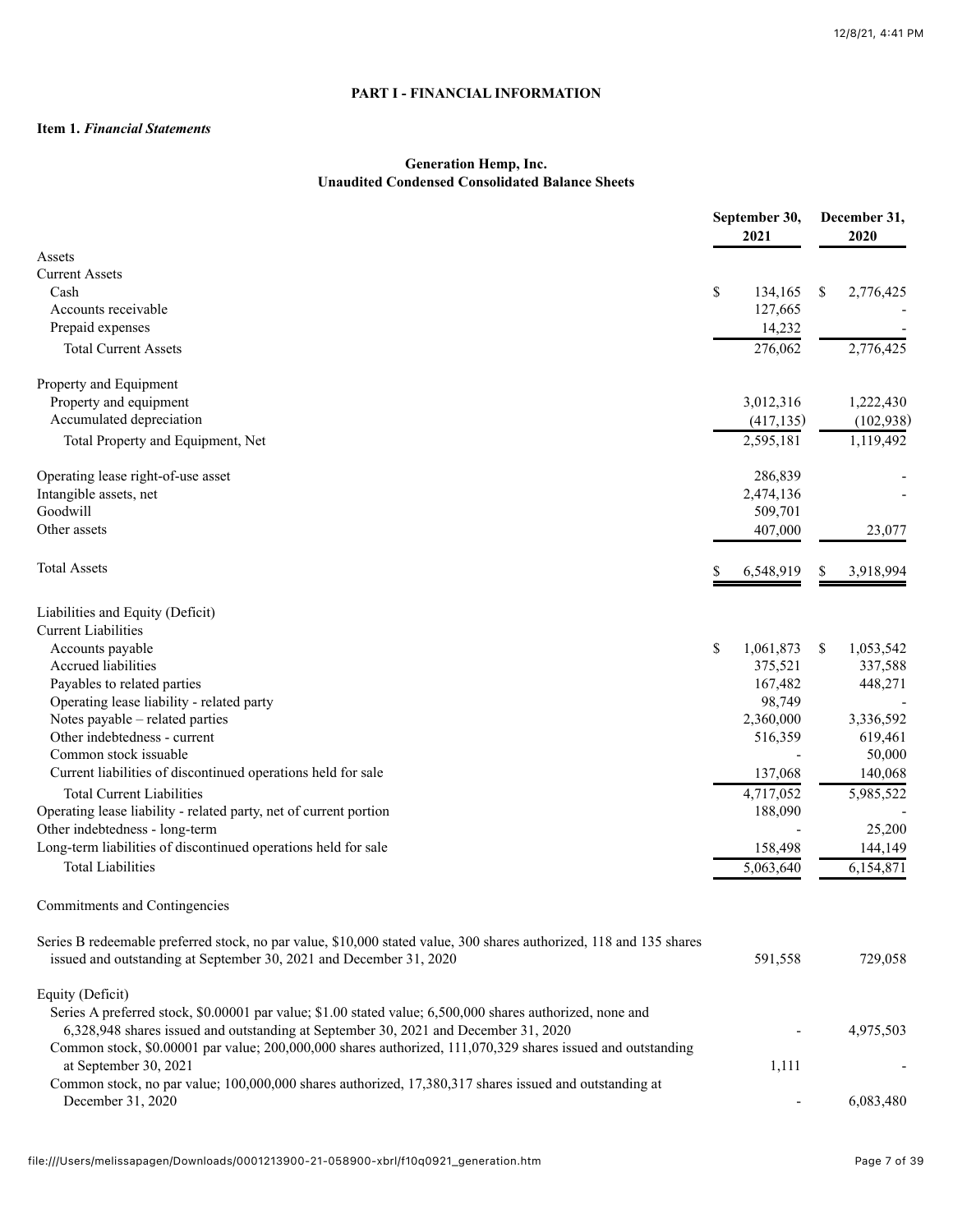|  | 12/8/21, 4:41 PM |  |
|--|------------------|--|
|  |                  |  |

| Additional paid-in capital             | 23,776,409     | 4,436,018    |
|----------------------------------------|----------------|--------------|
| Accumulated deficit                    | (22, 644, 284) | (18,220,705) |
| Generation Hemp equity                 | 1,133,236      | (2,725,704)  |
| Noncontrolling interest                | (239, 515)     | (239, 231)   |
| Total Equity (Deficit)                 | 893,721        | (2,964,935)  |
| Total Liabilities and Equity (Deficit) | 6,548,919      | 3,918,994    |

*The accompanying notes are an integral part of these unaudited condensed consolidated financial statements.*

1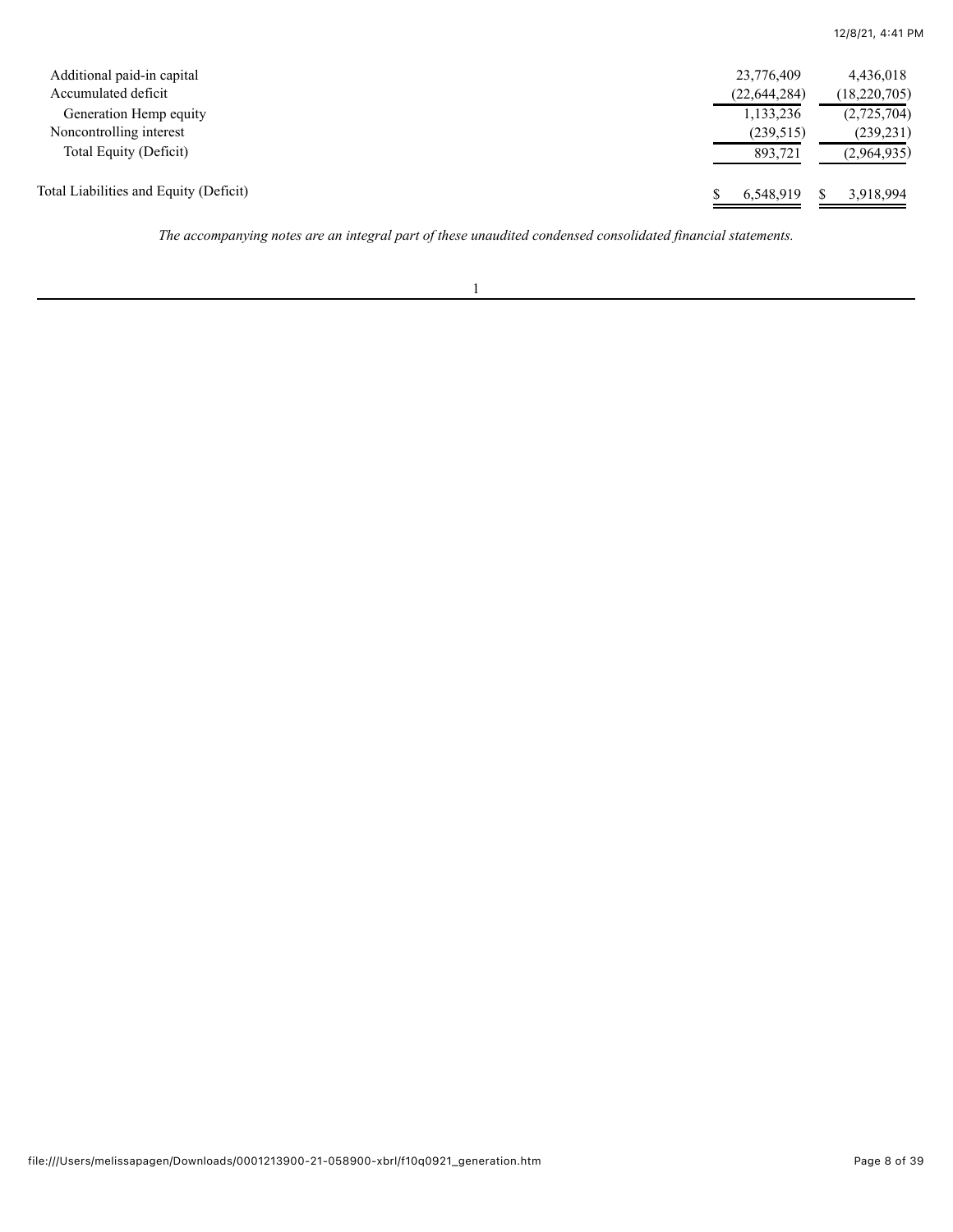# **Generation Hemp, Inc. Unaudited Condensed Consolidated Statements of Operations**

|                                                             | For the three months ended<br>September 30, |                           |             | For the nine months ended<br>September 30, |                |               |                |
|-------------------------------------------------------------|---------------------------------------------|---------------------------|-------------|--------------------------------------------|----------------|---------------|----------------|
|                                                             | 2021                                        |                           | 2020        |                                            | 2021           |               | 2020           |
| Revenue                                                     |                                             |                           |             |                                            |                |               |                |
| Post-harvest and midstream services                         | \$<br>487,088                               | \$                        |             | \$                                         | 535,053        | \$            |                |
| Rental                                                      | 15,000                                      |                           | 22,500      |                                            | 60,000         |               | 67,500         |
| Total revenue                                               | 502,088                                     |                           | 22,500      |                                            | 595,053        |               | 67,500         |
| Costs and Expenses                                          |                                             |                           |             |                                            |                |               |                |
| Cost of revenue (exclusive of items shown separately below) | 279,621                                     |                           |             |                                            | 549,881        |               |                |
| Depreciation and amortization                               | 315,729                                     |                           | 16,038      |                                            | 1,006,804      |               | 54,961         |
| Merger and acquisition costs                                |                                             |                           | 6,856       |                                            | 16,115         |               | 99,880         |
| General and administrative                                  | 1,128,298                                   |                           | 108,728     |                                            | 2,763,529      |               | 883,565        |
| Total costs and expenses                                    | 1,723,648                                   |                           | 131,622     |                                            | 4,336,329      |               | 1,038,406      |
| Operating loss                                              | (1,221,560)                                 |                           | (109, 122)  |                                            | (3,741,276)    |               | (970, 906)     |
| Other expense (income)                                      |                                             |                           |             |                                            |                |               |                |
| Interest and other income                                   |                                             |                           |             |                                            | (25, 424)      |               | (1)            |
| Change in fair value of marketable security                 |                                             |                           | (1, 826)    |                                            | (11,770)       |               | 14,736         |
| Interest expense                                            | 155,505                                     |                           | 68,475      |                                            | 651,807        |               | 204,875        |
| Total other expense                                         | 155,505                                     |                           | 66,649      |                                            | 614,613        |               | 219,610        |
| Loss from continuing operations                             | (1,377,065)                                 |                           | (175, 771)  |                                            | (4,355,889)    |               | (1,190,516)    |
| Loss from discontinued operations                           | (1,630)                                     |                           | (7,989)     |                                            | (11, 349)      |               | (5, 457)       |
| Net loss                                                    | $(1,378,695)$ \$                            |                           | (183,760)   | <sup>8</sup>                               | (4,367,238)    | <sup>\$</sup> | (1,195,973)    |
| Less: net loss attributable to noncontrolling interests     | (1, 137)                                    |                           | (4,904)     |                                            | (284)          |               | (44, 266)      |
| Net loss attributable to Generation Hemp                    | \$<br>(1,377,558)                           | \$                        | (178, 856)  | S                                          | (4,366,954)    | \$            | (1,151,707)    |
| Earnings (loss) per common share:                           |                                             |                           |             |                                            |                |               |                |
| Loss from continuing operations                             |                                             |                           |             |                                            |                |               |                |
| <b>Basic</b>                                                | \$<br>(0.03)                                | $\boldsymbol{\mathsf{S}}$ | $(0.01)$ \$ |                                            | $(0.11)$ \$    |               | (0.07)         |
| Diluted                                                     | \$<br>(0.03)                                | \$                        | (0.01)      | \$                                         | (0.11)         | \$            | (0.07)         |
| Loss from discontinued operations                           |                                             |                           |             |                                            |                |               |                |
| <b>Basic</b>                                                | \$                                          | \$                        |             | \$                                         |                | \$            |                |
| Diluted                                                     | \$<br>÷,                                    | \$                        |             | \$                                         | $\blacksquare$ | \$            | $\overline{a}$ |
| Earnings (loss) per share                                   |                                             |                           |             |                                            |                |               |                |
| <b>Basic</b>                                                | \$<br>(0.03)                                | \$                        | (0.01)      | \$                                         | (0.11)         | \$            | (0.07)         |
| Diluted                                                     | \$<br>(0.03)                                | \$                        | (0.01)      | $\mathbb{S}$                               | $(0.11)$ \$    |               | (0.07)         |

*The accompanying notes are an integral part of these unaudited condensed consolidated financial statements.*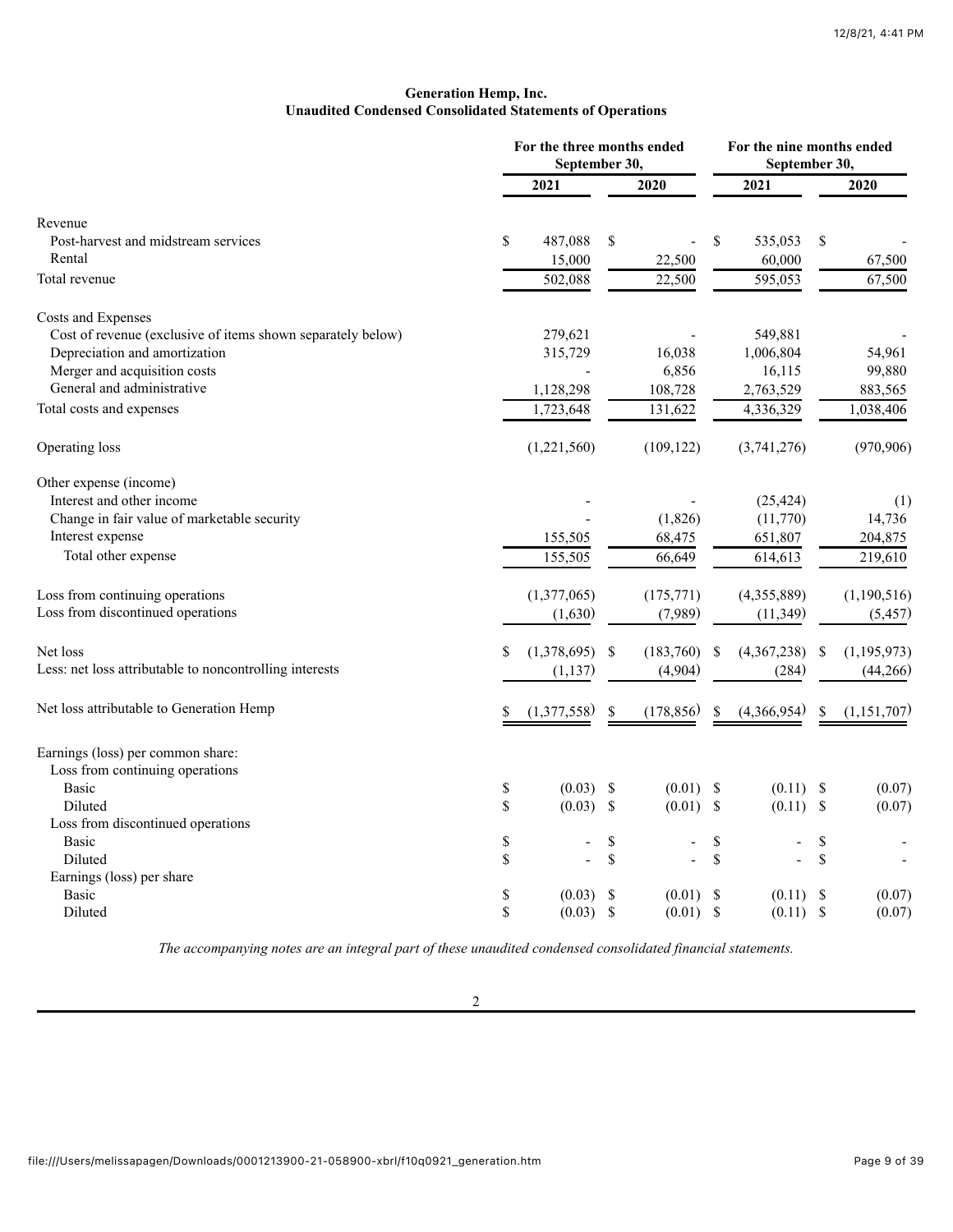# **Generation Hemp, Inc. Unaudited Condensed Consolidated Statements of Equity**

|                                                                                                  | <b>Series B</b><br>Redeemable<br><b>Preferred Stock</b> |                      | <b>Series A Preferred</b><br><b>Stock</b> |                       |               | <b>Common Stock</b> |                    |                                                         | <b>Accumulated Noncontrolling</b> | <b>Total</b><br><b>Equity</b>   |
|--------------------------------------------------------------------------------------------------|---------------------------------------------------------|----------------------|-------------------------------------------|-----------------------|---------------|---------------------|--------------------|---------------------------------------------------------|-----------------------------------|---------------------------------|
|                                                                                                  |                                                         | <b>Shares</b> Amount | <b>Shares</b>                             | Amount                | <b>Shares</b> | Amount              | Paid-In<br>Capital | <b>Deficit</b>                                          | Interest                          | (Deficit)                       |
| Balance at<br>January 1,<br>2020<br>Issuance of<br>common                                        |                                                         | $-$ \$               |                                           | 6,328,948 \$4,975,503 |               |                     |                    | 17,130,317 \$ 6,029,328 \$ 3,426,946 \$ (16,722,036) \$ |                                   | $(184, 551)$ \$ $(2, 474, 810)$ |
| stock units<br>Net loss                                                                          |                                                         |                      |                                           |                       | 250,000       | 54,152              | 45,848             | (712, 566)                                              | (30,075)                          | 100,000<br>(742, 641)           |
| Balance at<br>March 31,<br>2020<br>Net loss                                                      |                                                         |                      |                                           | 6,328,948 \$4,975,503 | 17,380,317    | 6,083,480           | 3,472,794          | (17, 434, 602)<br>(260, 285)                            | (214, 626)<br>(9, 287)            | (3,117,451)<br>(269, 572)       |
| Balance at June<br>30, 2020<br>Net loss                                                          |                                                         |                      |                                           | 6,328,948 \$4,975,503 | 17,380,317    | 6,083,480           | 3,472,794          | (17,694,887)<br>(178, 856)                              | (223, 913)<br>(4,904)             | (3,387,023)<br>(183,760)        |
| Balance at<br>September<br>30, 2020                                                              |                                                         | - \$                 |                                           | 6,328,948 \$4,975,503 |               |                     |                    | 17,380,317 \$ 6,083,480 \$ 3,472,794 \$ (17,873,743) \$ |                                   | $(228,817)$ \$ $(3,570,783)$    |
| Balance at<br>January 1,<br>2021<br>Acquisition of<br>Certain                                    |                                                         | 135 \$729,058        |                                           | 6,328,948 \$4,975,503 |               |                     |                    | 17,380,317 \$ 6,083,480 \$ 4,436,018 \$ (18,220,705) \$ |                                   | $(239, 231)$ \$ $(2, 964, 935)$ |
| Assets of<br>Halcyon<br>Thruput,<br><b>LLC</b><br>Issuances of                                   |                                                         |                      |                                           |                       | 6,250,000     | 2,500,000           |                    |                                                         |                                   | 2,500,000                       |
| common<br>stock units<br>Warrant                                                                 |                                                         |                      |                                           |                       | 800,000       | 136,707             | 263,293            |                                                         |                                   | 400,000                         |
| exercises<br>Issuance of<br>common                                                               |                                                         |                      |                                           |                       | 8,428,976     | 4,771,669           | (1,804,669)        |                                                         |                                   | 2,967,000                       |
| shares for<br>Convertible<br>Promissory<br>Note<br>Issuance of<br>common<br>shares for<br>Senior |                                                         |                      |                                           |                       | 618,660       | 217,769             |                    |                                                         |                                   | 217,769                         |
| Secured<br>Promissory<br>Note                                                                    |                                                         |                      |                                           |                       | 1,000,000     | 1,942,500           |                    |                                                         |                                   | 1,942,500                       |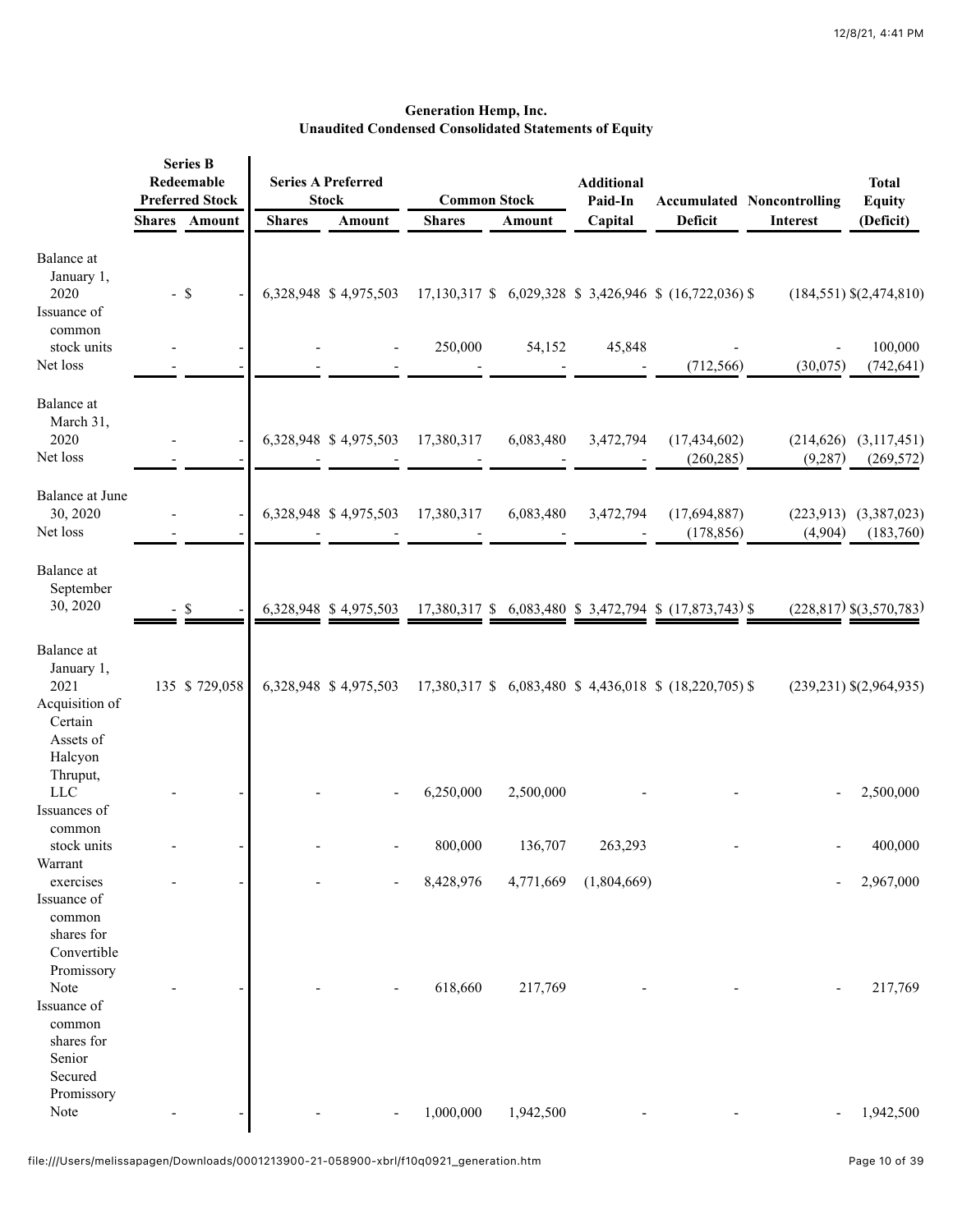| Stock-based            |     |                    |           |                             |                   |                           |           |                                         |                |                         |
|------------------------|-----|--------------------|-----------|-----------------------------|-------------------|---------------------------|-----------|-----------------------------------------|----------------|-------------------------|
| compensation           |     |                    |           |                             | 500,000           | 42,250                    |           |                                         |                | 42,250                  |
| Series B               |     |                    |           |                             |                   |                           |           |                                         |                |                         |
| preferred              |     |                    |           |                             |                   |                           |           |                                         |                |                         |
| stock                  |     |                    |           |                             |                   |                           |           |                                         |                |                         |
| dividend               |     |                    |           |                             |                   |                           |           | (20, 250)                               |                | (20, 250)               |
| Net loss               |     |                    |           |                             |                   |                           |           | (1,836,882)                             | 3,668          | (1,833,214)             |
|                        |     |                    |           |                             |                   |                           |           |                                         |                |                         |
| Balance at             |     |                    |           |                             |                   |                           |           |                                         |                |                         |
| March 31,              |     |                    |           |                             |                   |                           |           |                                         |                |                         |
| 2021                   | 135 | 729,058            | 6,328,948 | 4,975,503                   | 34,977,953        | 15,694,375                | 2,894,642 | (20,077,837)                            | (235, 563)     | 3,251,120               |
| Stock-based            |     |                    |           |                             |                   |                           |           |                                         |                |                         |
| compensation           |     |                    |           |                             |                   | 38,750                    |           |                                         |                | 38,750                  |
| Series B               |     |                    |           |                             |                   |                           |           |                                         |                |                         |
| preferred              |     |                    |           |                             |                   |                           |           |                                         |                |                         |
| stock                  |     |                    |           |                             |                   |                           |           |                                         |                |                         |
| redemption             |     | $(17)$ $(137,500)$ |           |                             |                   |                           |           |                                         |                |                         |
| Series B               |     |                    |           |                             |                   |                           |           |                                         |                |                         |
| preferred              |     |                    |           |                             |                   |                           |           |                                         |                |                         |
| stock                  |     |                    |           |                             |                   |                           |           |                                         |                |                         |
| dividend               |     |                    |           |                             |                   |                           |           | (20, 250)                               |                | (20, 250)               |
| Net loss               |     |                    |           |                             |                   |                           |           | (1, 152, 514)                           |                | $(2,815)$ $(1,155,329)$ |
|                        |     |                    |           |                             |                   |                           |           |                                         |                |                         |
| <b>Balance</b> at June |     |                    |           |                             |                   |                           |           |                                         |                |                         |
| 30, 2021               | 118 | 591,558            | 6,328,948 | 4,975,503                   | 34,977,953        | 15,733,125                | 2,894,642 | (21, 250, 601)                          | (238, 378)     | 2,114,291               |
| Common shares          |     |                    |           |                             |                   |                           |           |                                         |                |                         |
| issued to              |     |                    |           |                             |                   |                           |           |                                         |                |                         |
| vendor for             |     |                    |           |                             |                   |                           |           |                                         |                |                         |
| services               |     |                    |           |                             | 125,000           | 117,500                   |           |                                         |                | 117,500                 |
| Issuance of            |     |                    |           |                             |                   |                           |           |                                         |                |                         |
| common                 |     |                    |           |                             |                   |                           |           |                                         |                |                         |
| shares for             |     |                    |           |                             |                   |                           |           |                                         |                |                         |
| extension of           |     |                    |           |                             |                   |                           |           |                                         |                |                         |
| secured note           |     |                    |           |                             | 20,000            | 18,000                    |           |                                         |                | 18,000                  |
| Change in              |     |                    |           |                             |                   |                           |           |                                         |                |                         |
| common                 |     |                    |           |                             |                   |                           |           |                                         |                |                         |
| stock par              |     |                    |           |                             |                   |                           |           |                                         |                |                         |
| value due to           |     |                    |           |                             |                   |                           |           |                                         |                |                         |
| change in              |     |                    |           |                             |                   |                           |           |                                         |                |                         |
| corporate              |     |                    |           |                             |                   |                           |           |                                         |                |                         |
| domicile               |     |                    |           |                             |                   | $(15,868,273)$ 15,868,273 |           |                                         |                |                         |
| Stock-based            |     |                    |           |                             |                   |                           |           |                                         |                |                         |
| compensation           |     |                    |           |                             |                   |                           | 38,750    |                                         | $\blacksquare$ | 38,750                  |
| Conversion of          |     |                    |           |                             |                   |                           |           |                                         |                |                         |
| Series A               |     |                    |           |                             |                   |                           |           |                                         |                |                         |
| preferred              |     |                    |           |                             |                   |                           |           |                                         |                |                         |
| stock                  |     |                    |           | $(6,328,948)$ $(4,975,503)$ | 75,947,376        | 759                       | 4,974,744 |                                         |                |                         |
| Series B               |     |                    |           |                             |                   |                           |           |                                         |                |                         |
| preferred              |     |                    |           |                             |                   |                           |           |                                         |                |                         |
| stock                  |     |                    |           |                             |                   |                           |           |                                         |                |                         |
| dividend               |     |                    |           |                             |                   |                           |           | (16, 125)                               |                | (16, 125)               |
| Net loss               |     |                    |           |                             |                   |                           |           | (1,377,558)                             |                | $(1,137)$ $(1,378,695)$ |
|                        |     |                    |           |                             |                   |                           |           |                                         |                |                         |
| Balance at             |     |                    |           |                             |                   |                           |           |                                         |                |                         |
| September              |     |                    |           |                             |                   |                           |           |                                         |                |                         |
| 30, 2021               |     | 118 \$591,558      | $-$ \$    |                             | $-111,070,329$ \$ |                           |           | 1,111 $$23,776,409 \$$ (22,644,284) \\$ | $(239,515)$ \$ | 893,721                 |
|                        |     |                    |           |                             |                   |                           |           |                                         |                |                         |

*The accompanying notes are an integral part of these unaudited condensed consolidated financial statements.*

12/8/21, 4:41 PM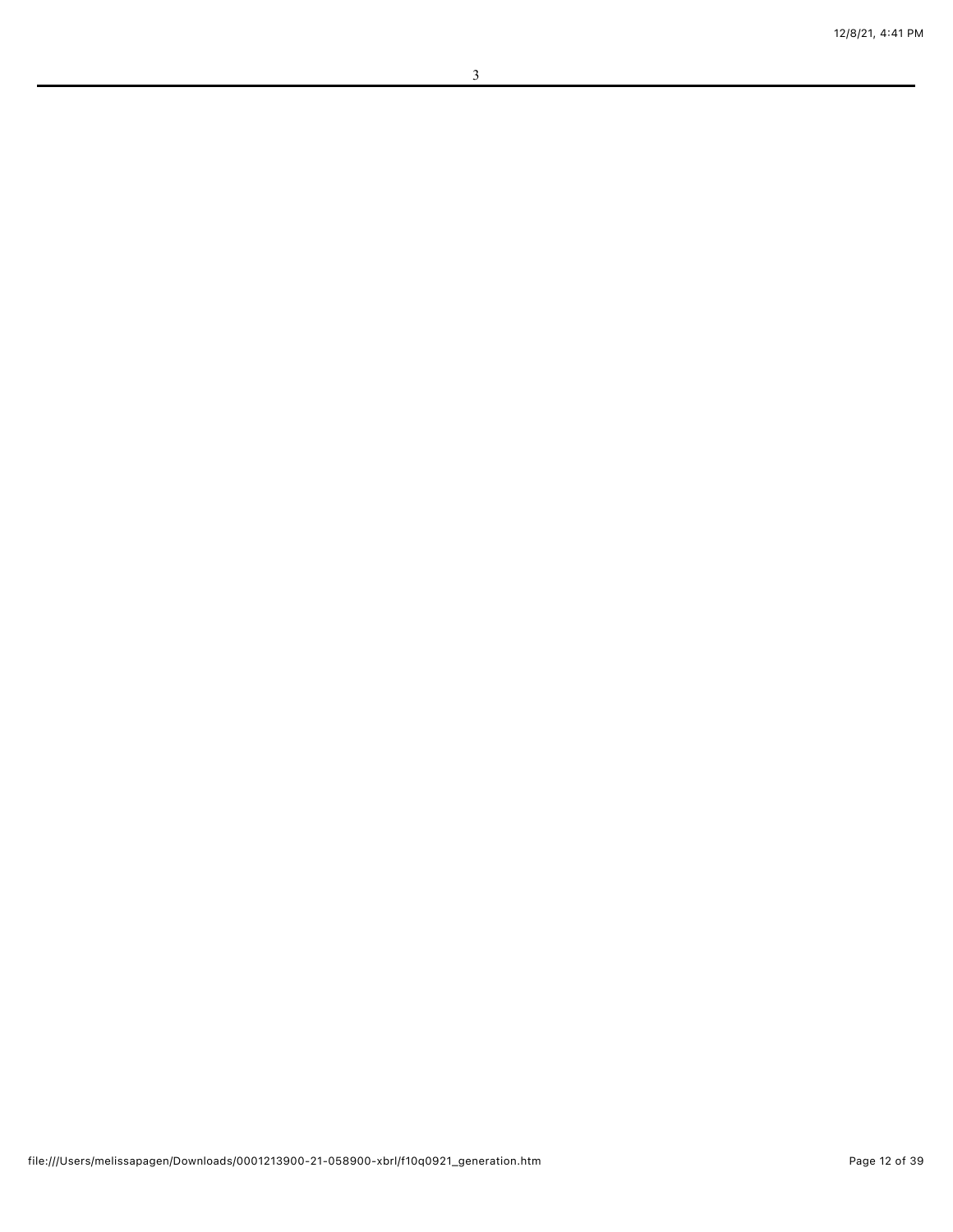# **Generation Hemp, Inc. Unaudited Condensed Consolidated Statements of Cash Flows**

|                                                                                                     | For the nine months ended<br>September 30, |                     |
|-----------------------------------------------------------------------------------------------------|--------------------------------------------|---------------------|
|                                                                                                     | 2021                                       | 2020                |
| Cash Flows From Operating Activities                                                                |                                            |                     |
| Net loss                                                                                            | (4,367,238)<br>S                           | (1, 195, 973)<br>-S |
| Loss from discontinued operations                                                                   | (11, 349)                                  | (5, 457)            |
| Net loss from continuing operations                                                                 | (4,355,889)                                | (1,190,516)         |
| Adjustments to reconcile net loss from continuing operations to net cash from operating activities: |                                            |                     |
| Depreciation expense                                                                                | 1,006,804                                  | 54,961              |
| Amortization of debt discount                                                                       | 380,282                                    |                     |
| Stock-based compensation                                                                            | 119,750                                    |                     |
| Common shares issued to vendor for services                                                         | 117,500                                    |                     |
| Other income - PPP Loan forgiveness                                                                 | (25, 424)                                  |                     |
| Loss on disposal of property and equipment                                                          |                                            | 539                 |
| Change in fair value of marketable securities                                                       | (11,770)                                   | 14,736              |
| Changes in operating assets and liabilities:                                                        |                                            |                     |
| Accounts receivable                                                                                 | (52, 195)                                  |                     |
| Prepaid expenses                                                                                    | (14,232)                                   |                     |
| Accounts payable and accrued liabilities                                                            | 176,969                                    | 466,533             |
| Net cash from operating activities – continuing operations                                          | (2,658,205)                                | (653, 747)          |
| Net cash from operating activities – discontinued operations                                        |                                            | 31,716              |
| Net cash from operating activities                                                                  | (2,658,205)                                | (622, 031)          |
|                                                                                                     |                                            |                     |
| Cash Flows From Investing Activities                                                                |                                            |                     |
| Capital expenditures                                                                                | (77, 716)                                  |                     |
| Acquisition of certain assets of Halcyon Thruput, LLC, net of acquired cash of \$224,530            | (1,525,470)                                |                     |
| Proceeds from sale of investment in common stock                                                    | 34,847                                     |                     |
| Net cash from investing activities – continuing operations                                          | (1, 568, 339)                              |                     |
| Net cash from investing activities – discontinued operations                                        |                                            |                     |
| Net cash from investing activities                                                                  | (1, 568, 339)                              |                     |
| Cash Flows From Financing Activities                                                                |                                            |                     |
| Proceeds for common stock issuable                                                                  |                                            | 150,000             |
| Issuance of common stock units                                                                      | 350,000                                    | 100,000             |
| Redemptions of Series B preferred stock                                                             | (137,500)                                  |                     |
| Series B preferred stock dividends paid                                                             | (16,500)                                   |                     |
| Proceeds from warrant exercises                                                                     | 2,967,000                                  |                     |
| Repayment of Halcyon bank note                                                                      | (995, 614)                                 |                     |
| Proceeds from SBA PPP Loan                                                                          |                                            | 25,200              |
| Proceeds from subordinated notes                                                                    | 620,000                                    | 340,000             |
| Repayment of subordinated notes                                                                     | (1,100,000)                                |                     |
| Payment of mortgage payable                                                                         | (103, 102)                                 | (11,740)            |
| Net cash from financing activities – continuing operations                                          | 1,584,284                                  | 603,460             |
| Net cash from financing activities – discontinued operations                                        |                                            |                     |
| Net cash from financing activities                                                                  | 1,584,284                                  | 603,460             |
|                                                                                                     |                                            |                     |
| Net change in cash                                                                                  | (2,642,260)                                | (18, 571)           |
| Cash, beginning of period                                                                           | 2,776,425                                  | 101,337             |
| Cash, end of period                                                                                 | 134,165<br>\$                              | 82,766              |

*The accompanying notes are an integral part of these unaudited condensed consolidated financial statements.*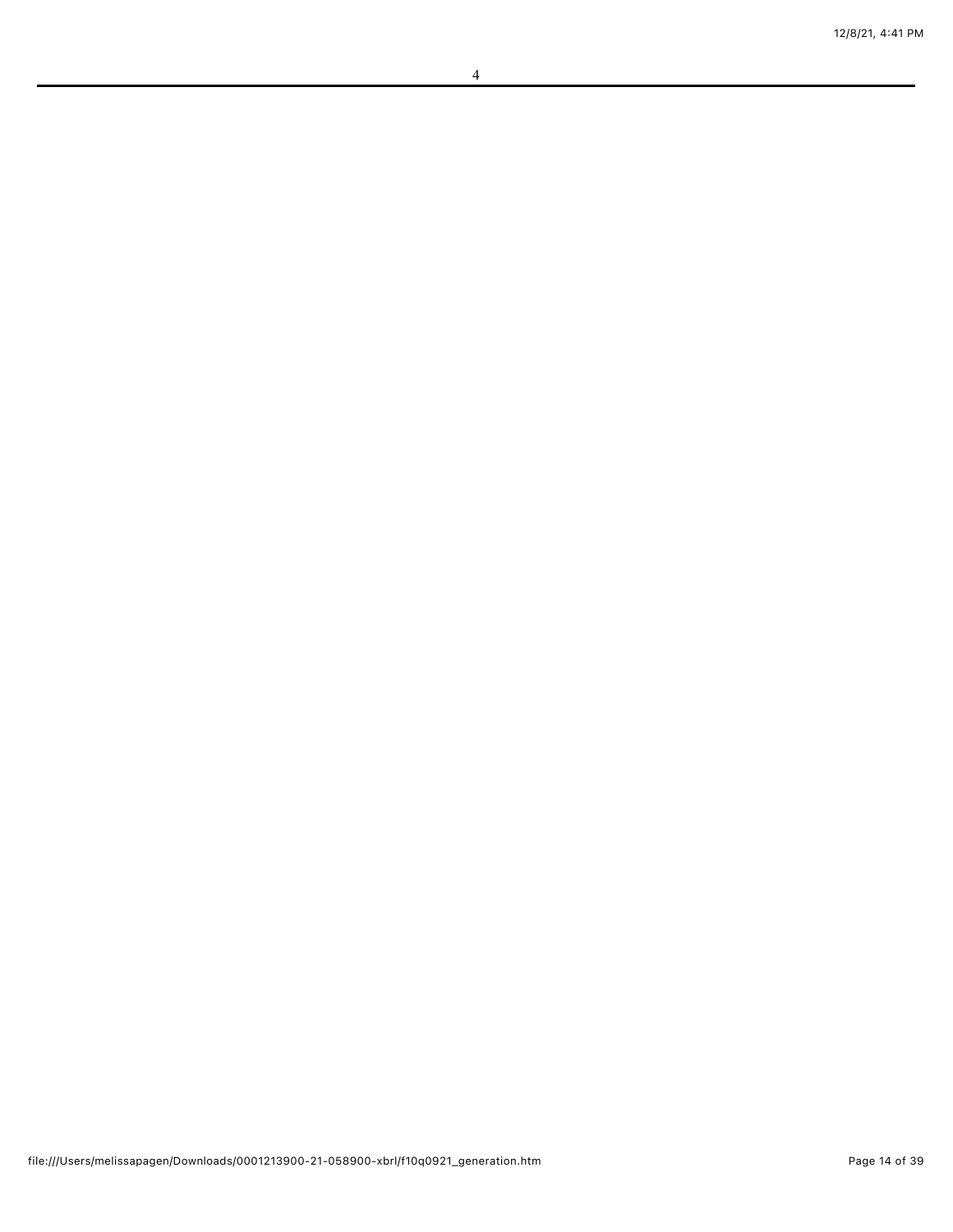## **Generation Hemp, Inc. Notes to Unaudited Condensed Consolidated Financial Statements**

## **1. Business**

Generation Hemp, Inc. (the "Company"), formerly known as Home Treasure Finders, Inc. ("HTF"), was incorporated on August 21, 2021 in the State of Delaware. The Company was originally incorporated on July 28, 2008 in the State of Colorado. On November 27, 2019, HTF purchased approximately 94% of the common stock of Energy Hunter Resources, Inc. ("EHR") in a series of transactions accounted for as a reverse merger (the "Transaction"). Upon closing of the Transaction, HTF changed its name to Generation Hemp, Inc.

On January 11, 2021, we completed the acquisition of certain assets of Halcyon Thruput, LLC ("Halcyon"). With this acquisition, we commenced providing post-harvest and midstream services to growers by drying, processing, cleaning and stripping harvested hemp directly from the field and wetbaled at our 48,000 square foot leased facility located in Hopkinsville, Kentucky. Additionally, the Company offers safe storage services for processed hemp, which enables farmers to maximize strategic market timing. In August 2021, the Company launched its small animal bedding consumer goods product line ("Rowdy Rooster") made from the hemp hurd byproduct that is produced from its hemp processing operations.

We also generate revenue from rental of our "Cannabis Zoned" (Hemp) warehouse property located in Denver, Colorado currently leased to an unaffiliated hemp seed company.

As of September 30, 2021, EHR held an approximate 8% working interest in an oil & gas property located in Cochran County, Texas within the Slaughter-Levelland Field of the San Andres formation in the Northwest Shelf of West Texas. EHR's oil & gas activities are currently held for sale and are presented in these consolidated financial statements as discontinued operations for each of the periods presented.

Our management team has been and continues to actively review acquisition candidates involved in the hemp industry that operate within a number of vertical businesses, predominantly within the midstream sector that are attractive to us and are within the hemp supply chain.

*Liquidity –* The Company is dependent upon obtaining additional funding to continue ongoing operations and to pursue its strategy and execute its acquisition plans.

In the nine months ended September 30, 2021, the Company used \$2.7 million of cash for its operating activities. At September 30, 2021, the Company's current liabilities, including financing obligations due within one year, totaled \$4.7 million as compared with its current assets of \$276 thousand. Cash payments under several financing obligations were initially due in September and October of 2021. As disclosed in Notes 5 and 6 below, these were subsequently amended to extend these payments by one to six months.

The Company will continue to pursue additional capital raising opportunities in order to fund future acquisitions and meet its obligations as they become due. In the event financing cannot be obtained, the Company may not be able to satisfy these plans and obligations. These factors raise substantial doubt about the Company's ability to continue as a going concern. The financial statements do not include any adjustments that might result from the outcome of this uncertainty.

*Impact of COVID-19 Pandemic on Our Business –* Our business, results of operations and financial condition have been adversely affected by the COVID-19 pandemic, beginning in mid-March 2020. The COVID-19 pandemic and measures taken to contain it have subjected our business, results of operations, financial condition, stock price and liquidity to a number of material risks and uncertainties, all of which may continue or may worsen.

### **2. Summary of Significant Accounting Policies**

*Basis of Presentation* – These interim financial statements are unaudited and have been prepared pursuant to the rules and regulations of the Securities and Exchange Commission ("SEC") regarding interim financial reporting. Certain disclosures have been condensed or omitted from these financial statements. Accordingly, they do not include all the information and notes required by accounting principles generally accepted in the United States of America ("GAAP") for complete consolidated financial statements, and should be read in conjunction with the audited consolidated financial statements and notes thereto included in our Annual Report on Form 10-K for the year ended December 31, 2020.

In the opinion of management, the accompanying unaudited condensed consolidated financial statements include all adjustments, consisting of normal recurring adjustments, necessary to fairly present the financial position as of, and the results of operations for, all periods presented. In preparing the accompanying financial statements, management has made certain estimates and assumptions that affect reported amounts in the condensed consolidated financial statements and disclosures of contingencies. Actual results may differ from those estimates. The results for interim periods are not necessarily indicative of annual results. Certain reclassifications have been made to the prior period's consolidated financial statements and related footnotes to conform them to the current period presentation. Intercompany balances and transactions between consolidated entities are eliminated.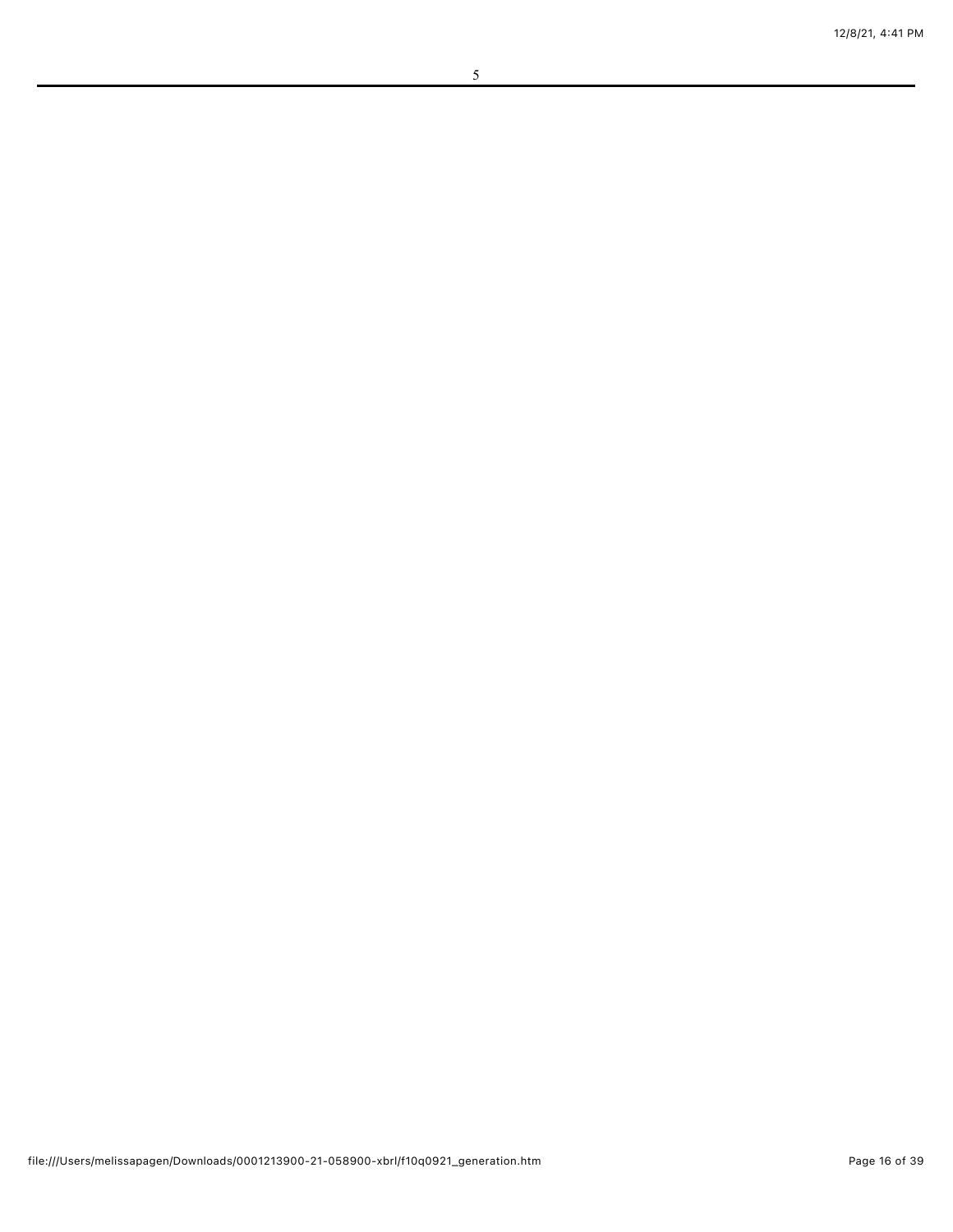*Revenue Recognition* – Post-harvest and midstream services revenue is typically determined based on volumes processed at agreed-upon contractual prices and is recognized when performance obligations under the terms of a contract with our customers are satisfied. This occurs when control of the product is transferred to our customers upon completion of our processing.

Rental revenue is recognized based on the contractual cash rental payments for the period. Oil  $\&$  gas revenue is recognized for discontinued operations based on delivered quantities in the amount of the consideration to which the Company is entitled.

*Stock-based Compensation –* We account for employee stock-based compensation using the fair value method. Compensation cost for equity incentive awards is based on the fair value of the equity instrument generally on the date of grant and is recognized over the requisite service period. Forfeitures are recognized as they occur.

*Fair Value Measurement* – Our financial assets and liabilities consist of cash, accounts receivable, accounts payable and notes payable. The fair values of these instruments approximate their carrying amounts at each reporting date.

The Company's non-financial assets measured at fair value on non-recurring basis include impairment measurements of oil and gas properties and warrants issued as part of financing transactions. These are considered Level 3 measurements as they involve significant unobservable inputs.

*Major Customer and Concentration of Credit Risk* – We estimate an allowance for doubtful accounts based on an analysis of specific customers, taking into consideration the age of past due accounts and an assessment of the customer's ability to pay. An allowance for doubtful accounts was not needed as of September 30, 2021 or December 31, 2020.

During the three and nine months ended September 30, 2021, one customer accounted for approximately 99% and 90% of our post-harvest and midstream services revenue, respectively. Amounts outstanding from this customer represented 99% of total accounts receivable at September 30, 2021.

Our rental revenue is derived from a single lessee on a commercial warehouse owned by the Company. There were no amounts due from this customer at September 30, 2021 or December 31, 2020.

*Recent Accounting Pronouncements –* In August 2020, the Financial Accounting Standards Board issued Accounting Standards Update ("ASU") No. 2020-06, *Debt - Debt with Conversion and Other Options (Subtopic 470-20) and Derivatives and Hedging Contracts in Entity's Own Equity (Subtopic 815-40): Accounting for Convertible Instruments and Contracts in an Entity's Own Equity*. ASU 2020-06 simplifies the accounting for convertible instruments by reducing the number of accounting models for convertible debt instruments and convertible preferred stock. Limiting the accounting models results in fewer embedded conversion features being separately recognized from the host contract as compared with current GAAP. Convertible instruments that continue to be subject to separation models are (1) those with embedded conversion features that are not clearly and closely related to the host contract, that meet the definition of a derivative, and that do not qualify for a scope exception from derivative accounting and (2) convertible debt instruments issued with substantial premiums for which the premiums are recorded as paid-in capital. ASU 2020-06 also amends the guidance for the derivatives scope exception for contracts in an entity's own equity to reduce form-over-substance-based accounting conclusions. The Company elected to early adopt ASU 2020-06 in 2021. Adoption of this new guidance had no impact on its financial statements at the date of adoption but is applicable to newly issued instruments.

There are no other new accounting pronouncements that are expected to have a material impact on the consolidated financial statements.

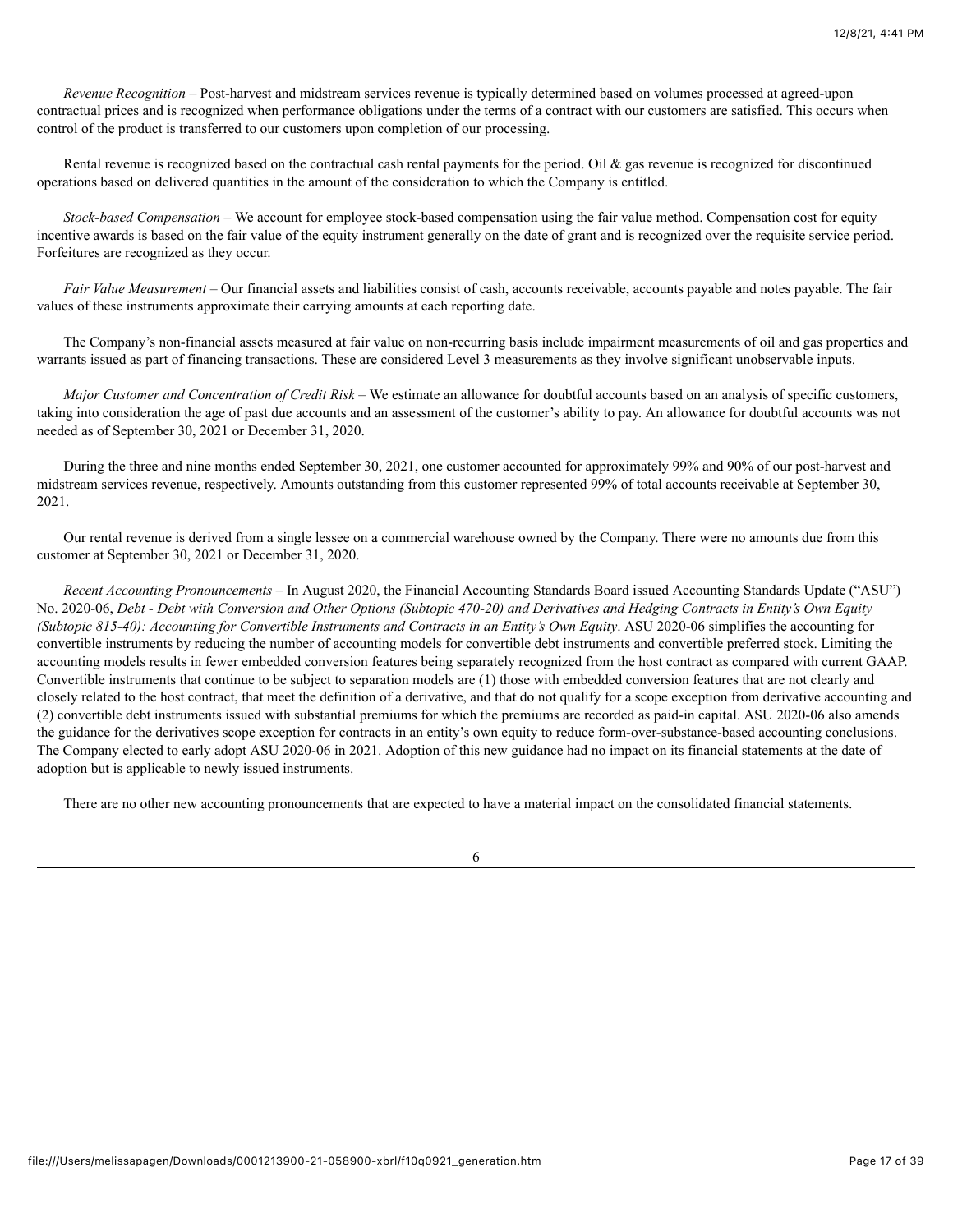### **3. Acquisition**

On January 11, 2021, the Company completed the acquisition of certain assets of Halcyon pursuant to the Asset Purchase Agreement dated March 7, 2020, as amended on January 11, 2021. The purchase consideration totaled approximately \$6.1 million consisting of 6,250,000 shares of Company common stock valued at \$2.5 million (valued at \$0.40 per share; restricted from trading for a period of up to one year), \$1.75 million in cash, a promissory note for \$850,000 issued by the Company's subsidiary, GenH Halcyon Acquisition, LLC, and guaranteed by Gary C. Evans, CEO of the Company, and assumption of approximately \$1.0 million of new indebtedness of Halcyon. The Company was granted an option to purchase the real estate occupied by Halcyon for \$993,000. This option is exercisable at any time before its expiration on January 11, 2022.

The acquisition was accounted for as a business combination where the Company is the acquirer and the acquisition method of accounting was applied in accordance with GAAP. Accordingly, the aggregate value of the consideration we paid to complete the acquisition was allocated to the assets acquired based upon their estimated fair values on the acquisition date.

The following table summarizes the purchase price allocation for the assets acquired. This allocation is preliminary. In the third quarter of 2021, we made adjustments to the previously recognized amounts for inventory, intangibles, goodwill and the real estate purchase option based on the preliminary results of a valuation study. The final allocation of the purchase price will be determined at a later date and is dependent on a number of factors, including the final evaluation of the fair value of tangible and identifiable intangible assets acquired. Final adjustments, including increases and decreases to depreciation and amortization resulting from the allocation of the purchase price to amortizable tangible and intangible assets, may be material.

| Accounts receivable                           | D | 75,470    |
|-----------------------------------------------|---|-----------|
| Other working capital                         |   | 224,530   |
| Property and equipment, other                 |   | 1,712,170 |
| Intangibles:                                  |   |           |
| Non-competition agreements                    |   | 64.691    |
| Customer relationships                        |   | 3,102,052 |
| Other assets - Purchase option on real estate |   | 407,000   |
| Goodwill                                      |   | 509,701   |
| Assets acquired                               |   | 6,095,614 |

Intangible assets consist of customer relationships and non-compete agreements, each having definite-lives. These intangible assets are being amortized over the estimated useful life on an accelerated basis reflecting the anticipated future cash flows of the Company post acquisition of Halcyon.

The results of operations for the acquired Halcyon assets have been included in the Company's consolidated financial statements since the January 11, 2021 acquisition date.

Concurrent with the closing of the asset acquisition, the Company entered into term employment agreements with two executives to serve as vice presidents of the Company for a term of at least two years. The term employment agreements each provide for the issuance of 250,000 shares of restricted common stock of the Company as a signing bonus. Such shares are subject to restrictions on the trading or transfer of such common stock.

Further, the term employment agreements each provide for the payment by the executives of liquidated damages if the employee terminates his employment without good reason during the initial term, other than due to the employee's death or disability. Such liquidated damages total \$600,000 if such termination occurs on or prior to January 11, 2022 or \$375,000 if such termination occurs after January 11, 2022 and prior to January 11, 2023.

On March 3, 2021, the Company repaid the outstanding principal and interest balance on the \$850,000 promissory note issued in connection with the acquisition.

*Supplemental Pro Forma Information* – The supplemental pro forma financial information presented below is for illustrative purposes only and is not necessarily indicative of the financial position or results of operations that would have been realized if the acquisition of certain assets of Halcyon had been completed on the date indicated, nor is it indicative of future operating results or financial position. The pro forma adjustments are based upon currently available information and certain assumptions that management believes are reasonable under the circumstances.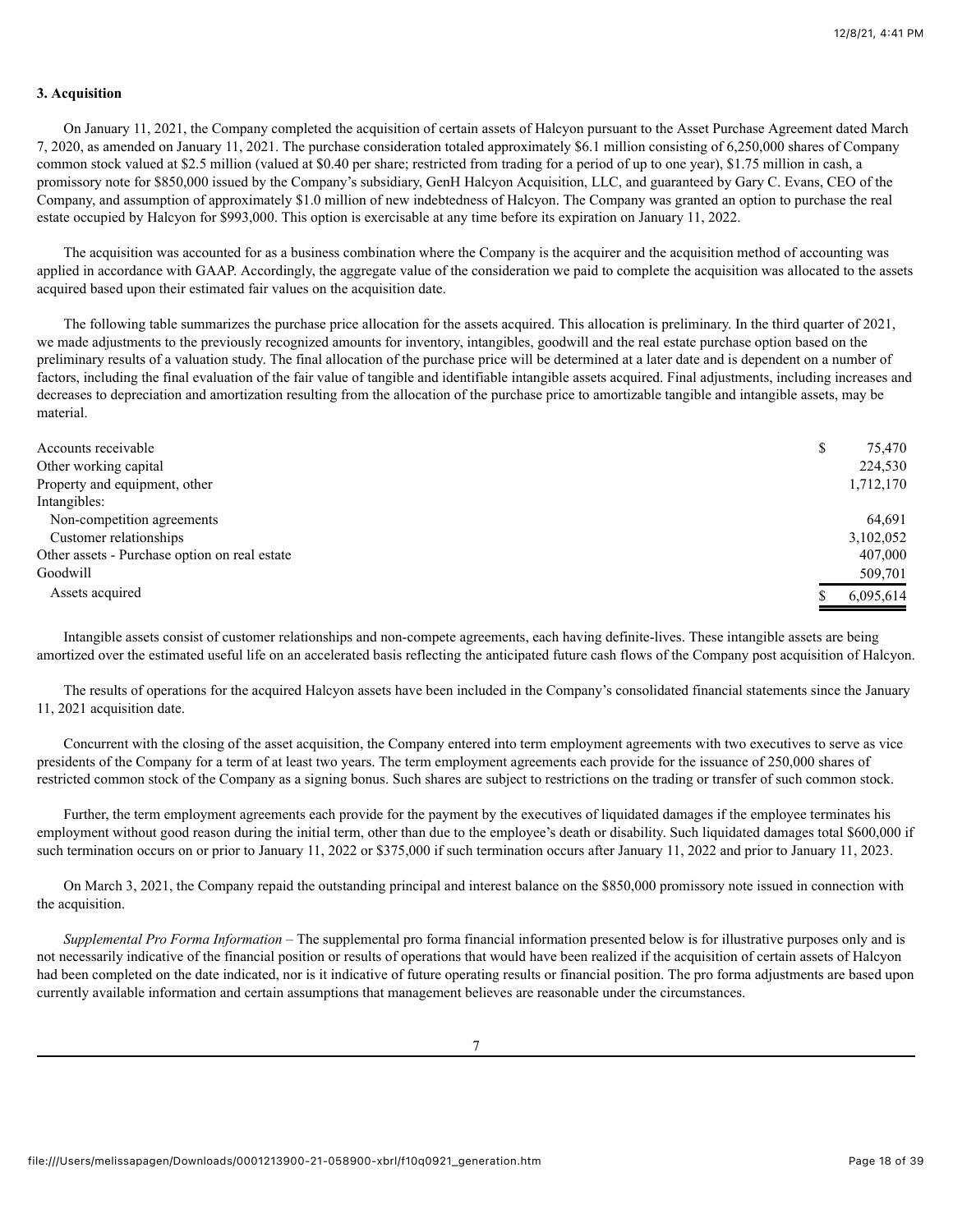The supplemental pro forma financial information reflects pro forma adjustments to present the combined pro forma results of operations as if the acquisition had occurred on January 1, 2020, to give effect to certain events that management believes to be directly attributable to the acquisition. These pro forma adjustments primarily include:

- an increase to depreciation and amortization expense that would have been recognized due to acquired tangible and intangible assets; and
- an adjustment to interest expense to reflect the reduced borrowings due to the repayment of Halcyon's historical debt in conjunction with the acquisition;

The supplemental pro forma financial information for the periods presented is as follows:

|                                                                            | For the three months ended<br>September 30, |  |                   | For the nine months ended<br>September 30, |  |                          |  |
|----------------------------------------------------------------------------|---------------------------------------------|--|-------------------|--------------------------------------------|--|--------------------------|--|
|                                                                            | 2021                                        |  | 2020              | 2021                                       |  | 2020                     |  |
| Revenue, continuing operations<br>Income (loss) from continuing operations | 502,088<br>(1,377,065)                      |  | 974.434<br>59.631 | 596,291<br>(4.424.786)                     |  | 1,106,440<br>(1,528,788) |  |
| Earnings (loss) per common share:<br>Basic and diluted                     | \$<br>$(0.03)$ \$                           |  | 0.00              | $(0.11)$ \$                                |  | (0.09)                   |  |

## **4. Discontinued Operations**

In connection with the Transaction, management determined to fully divest of EHR's oil and gas activities. As such, these activities are presented as discontinued operations for each of the periods presented.

The following is a summary of the carrying amounts of major classes of assets and liabilities of the discontinued operations to assets and liabilities held for sale:

|                                                                |    | September 30,<br>2021    |   | December 31,<br>2020 |
|----------------------------------------------------------------|----|--------------------------|---|----------------------|
| Assets -                                                       |    |                          |   |                      |
| Oil and natural gas properties held for sale, at cost          | S  | 1,874,849                |   | 1,874,849            |
| Accumulated DD&A                                               |    | (1,874,849)              |   | (1,874,849)          |
| Total assets of discontinued operations held for sale          |    | $\overline{\phantom{a}}$ | S |                      |
| Liabilities                                                    |    |                          |   |                      |
| <b>Accrued liabilities</b>                                     | \$ | 32,583                   | S | 31,117               |
| Asset retirement obligations                                   |    | 52,368                   |   | 56,834               |
| Revenue payable                                                |    | 52,117                   |   | 52,117               |
| Current liabilities of discontinued operations held for sale   |    | 137,068                  |   | 140,068              |
| Asset retirement obligations -                                 |    |                          |   |                      |
| Long-term liabilities of discontinued operations held for sale |    | 158,498                  |   | 144,149              |
| Total liabilities of discontinued operations held for sale     |    | 295,566                  |   | 284,217              |

The following is a summary of the major classes of line items constituting loss on discontinued operations shown in the consolidated statements of operations:

|                                                                                            | For the three months ended<br>September 30, |        |   |        | For the nine months ended<br>September 30, |             |  |                 |
|--------------------------------------------------------------------------------------------|---------------------------------------------|--------|---|--------|--------------------------------------------|-------------|--|-----------------|
|                                                                                            |                                             | 2021   |   | 2020   |                                            | 2021        |  | 2020            |
| Revenue -<br>Oil and gas sales                                                             | \$                                          | 55,140 | S | 13.036 | \$.                                        | 93,248      |  | 93,361          |
| Costs and Expenses<br>Lease operating expense<br>Depreciation, depletion $\&$ amortization |                                             | 53,919 |   | 16,762 |                                            | 94,714<br>- |  | 77,099<br>9.942 |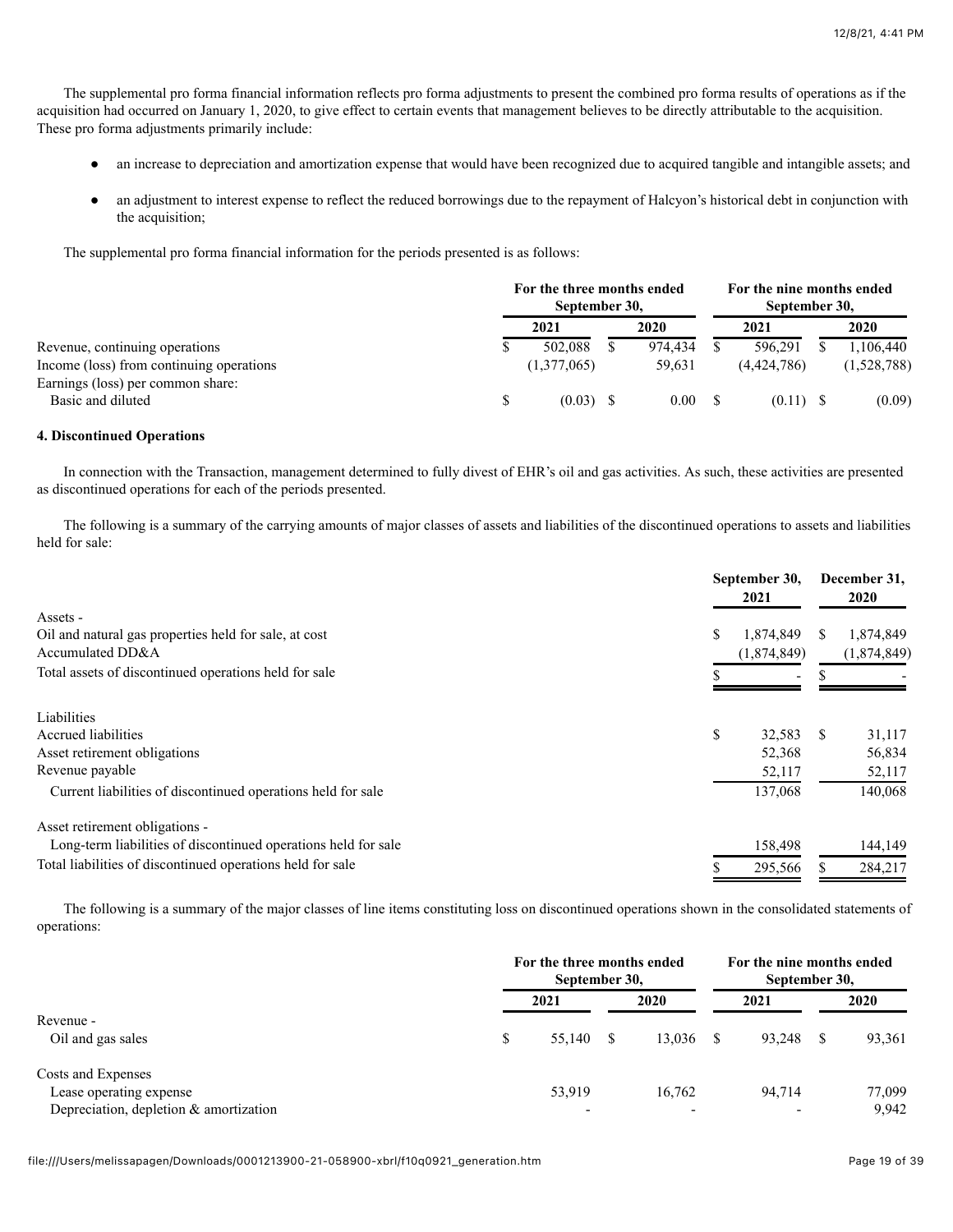| Accretion<br>Gain on disposal of oil & gas property interests<br>Total costs and expenses | 2,851<br>56,770 | 4.263<br>21,025 | 9,883<br>104,597 | 12,868<br>(24,008)<br>75,901 |
|-------------------------------------------------------------------------------------------|-----------------|-----------------|------------------|------------------------------|
| Interest expense                                                                          | -               |                 |                  | 22,917                       |
| Loss from discontinued operations                                                         | (1.630)         | (7.989)         | (11, 349)        | (5, 457)                     |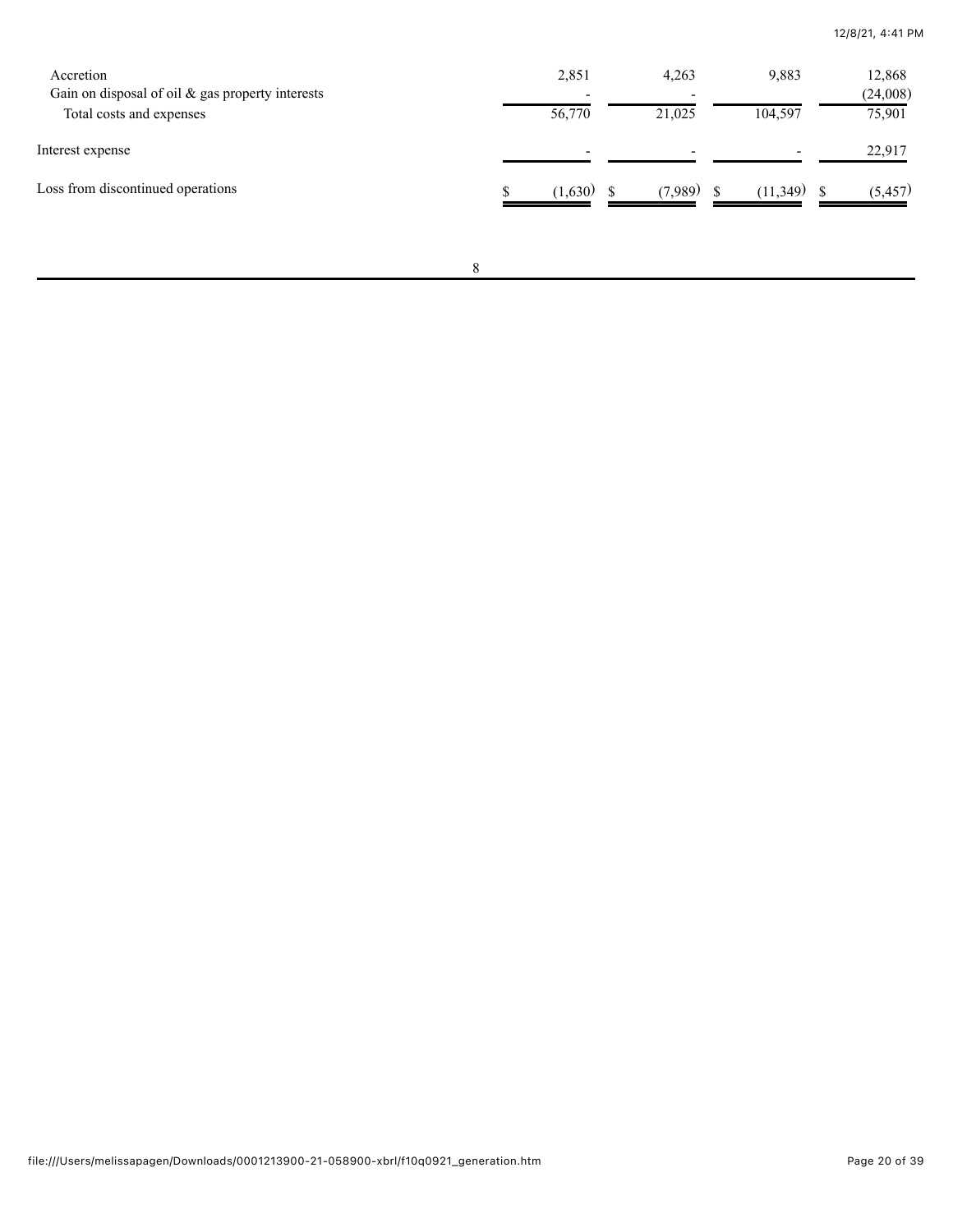### **5. Notes Payable – Related Parties**

Notes payable – related parties consisted of the following:

|                                                            | September 30,<br>2021 | December 31,<br>2020 |            |
|------------------------------------------------------------|-----------------------|----------------------|------------|
| Senior Secured Promissory Note                             | \$<br>$\blacksquare$  | S                    | 1,500,000  |
| Convertible Promissory Note                                |                       |                      | 208,874    |
| Subordinated Promissory Note to CEO                        | 490,000               |                      | 490,000    |
| Convertible Promissory Note to CEO                         | 620,000               |                      |            |
| Secured Promissory Note to Coventry Asset Management, LTD. | 1,000,000             |                      | 1,000,000  |
| Subordinated Promissory Note to Investor                   | 250,000               |                      | 500,000    |
| Total                                                      | 2,360,000             |                      | 3,698,874  |
| Less debt discounts                                        |                       |                      | (362, 282) |
| Total Notes Payable – Related Parties                      | 2,360,000             |                      | 3,336,592  |

*Senior Secured Promissory Note –* On March 9, 2021, the total principal, interest and accrued fees under the Senior Secured Promissory Note was contributed to the Company and exchanged into 1,000,000 common shares.

*Convertible Promissory Note –* On March 9, 2021, the convertible promissory note issued in October 2019, together with accrued interest thereon, was converted into 618,660 common shares under the terms of the note.

*Subordinated Promissory Note to CEO –* Our CEO made advances to the Company during 2020 under a subordinated promissory note due September 30, 2021. The note bears interest at 10% per annum. Accrued interest on this subordinated promissory note totaled \$28,508 at September 30, 2021 and \$22,393 at December 31, 2020. This note was amended to a new maturity date of January 31, 2022.

*Convertible Promissory Note to CEO* – In the third quarter of 2021, our CEO made advances totaling \$620,000 to the Company under a convertible promissory note. The convertible note matures on January 1, 2022, bears interest at 10%. The principal and interest due on the convertible note may be converted, at the option of the holder, into restricted shares of the Company's common stock at a conversion price equal to \$0.50 per share. Accrued interest on this subordinated promissory note totaled \$5,047 at September 30, 2021.

Secured Promissory Note and Warrants to Coventry Asset Management, LTD. - On December 30, 2020, the Company received proceeds from issuance of a secured promissory note in principal amount of \$1,000,000 to Coventry Asset Management, LTD. The promissory note is secured by the property acquired in the acquisition of certain assets of Halcyon. The unpaid balance of the secured promissory note bears interest at a rate of 10% per annum and initially matured on June 30, 2021. Effective June 30, 2021, the promissory note was extended to a new maturity date of December 31, 2021. The Company agreed to issue 20,000 restricted common shares as a first extension fee, make a payment of \$50,000 of accrued interest and a principal payment of \$250,000 on October 1, 2021. The accrued interest and principal payment were not made but were subsequently amended. As amended in November 2021, the promissory note's required payments and maturity date were extended to January 31, 2022. If before December 31, 2021 the Company raises new equity capital of \$10 million or more, then the full amount outstanding under the promissory note is due within five days. Additionally, the holder of the promissory note was given an option exercisable in November 2021 to convert \$250,000 of the outstanding principal balance into shares of the Company's common stock at an exercise price of \$0.60 per share. The Company agreed to issue 20,000 restricted common shares as a second extension fee. Accrued interest on this secured note totaled \$75,069 at September 30, 2021.

The holder of the secured promissory note received a warrant to purchase 1,000,000 shares of common stock exercisable at an exercise price of \$0.352 per share upon origination of the promissory note in 2020. This warrant was subsequently exercised in the first quarter of 2021.

*Subordinated Promissory Note and Warrants to Investor* – On December 30, 2020, the Company issued a subordinated promissory note in principal amount of \$500,000 to an accredited investor. The unpaid balance of the Subordinated Note bears interest at a rate of 10% per annum. The Company made a principal payment of \$250,000 in April 2021. The subordinated note principal together with accrued and unpaid interest was due September 30, 2021 but was subsequently extended. As amended, payments of \$125,000 each are due on January 31, 2022 and March 31, 2022 together with accrued interest thereon. If at any time prior to the note's maturity the Company raises new equity capital of \$12.5 million or more, then the full amount outstanding under the note is due within five days. Accrued interest on this subordinated promissory note totaled \$18,733 at September 30, 2021.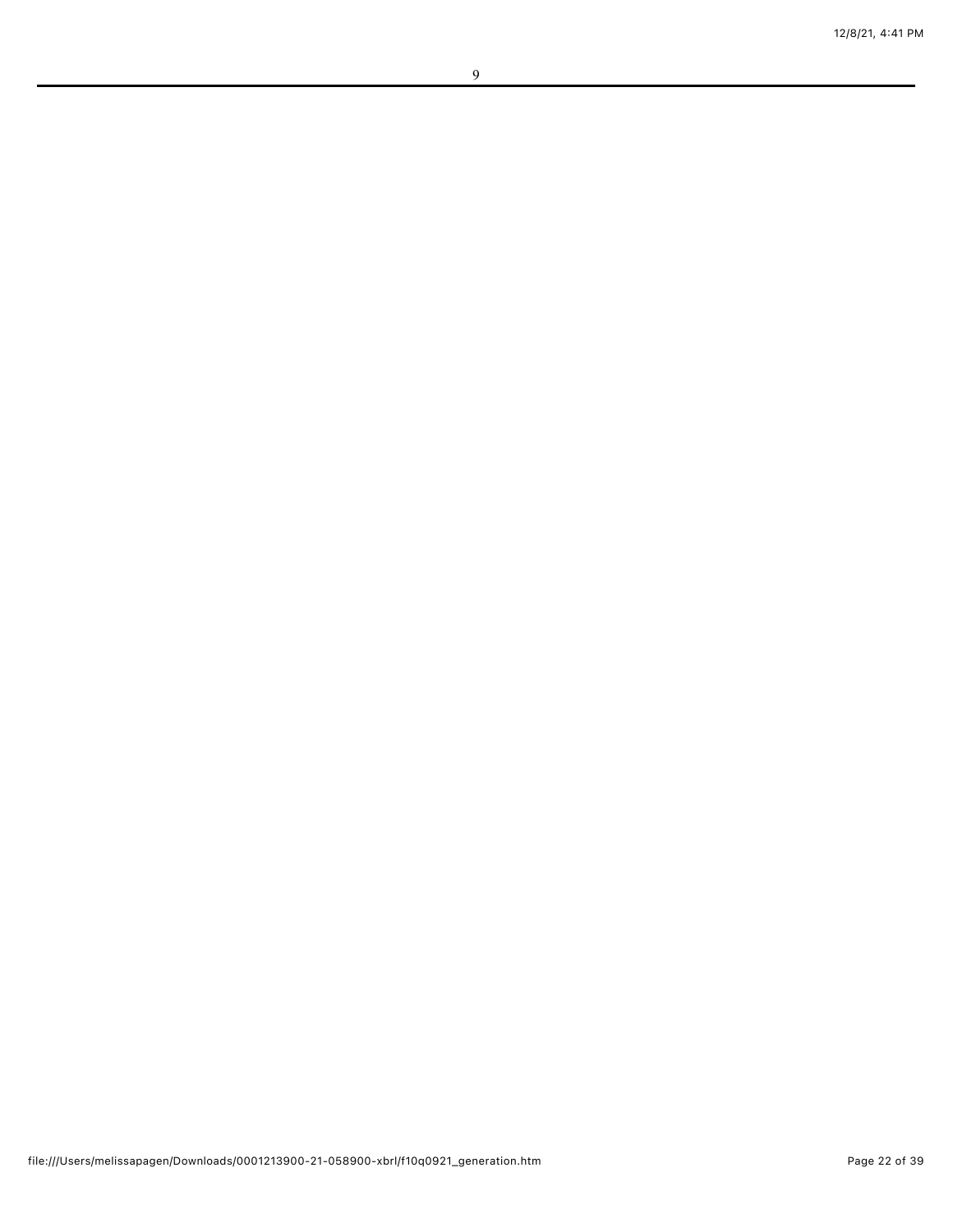The holder of the subordinated note received a warrant to purchase 500,000 shares of common stock exercisable until December 30, 2022 at an exercise price of \$0.352 per share.

## **6. Other Indebtedness**

Other indebtedness consisted of the following:

|                                      | September 30,<br>2021 |        | December 31,<br>2020 |            |  |
|--------------------------------------|-----------------------|--------|----------------------|------------|--|
| Mortgage Payable                     | 516,359<br>S          |        |                      | 619,461    |  |
| Paycheck Protection Program Loan     |                       |        |                      | 25,200     |  |
| Total                                | 516,359               |        |                      | 644,661    |  |
| Less current portion                 | (516, 359)            |        |                      | (619, 461) |  |
| Total Other Indebtedness - Long-Term |                       | $\sim$ |                      | 25,200     |  |

*Mortgage Payable and Operating Lease—*The Company is obligated under a mortgage payable, dated September 15, 2014 and as amended October 1, 2019, secured by its warehouse property located in Denver, Colorado. The note provided for a 25-year amortization period and an initial interest rate of 9% annually. As amended, the note matured on January 15, 2021 but was extended under terms of the amendment to July 15, 2021 after payment by the Company of an extension fee of 1% of the then outstanding principal. The rate during this extension period was 11% annually.

In July 2021, the mortgage payable was amended to a new maturity date of October 15, 2021. The Company made a \$100,000 principal payment and paid an extension fee of \$6,000 in July 2021 for this amendment. The rate during the extension period was increased to 12% annually and the new monthly payment is \$5,279.

In October 2021, the mortgage payable was amended to a new maturity date of January 15, 2022. The Company will pay an extension fee of \$1,000 each month beginning November 15, 2021. The new monthly payment of the note is \$5,500 including interest at an effective rate of approximately 13%.

The Company leases the Denver warehouse property to a tenant under an operating lease which was renewed with a new tenant and extended to August 1, 2023 for a monthly rent of \$7,500. The lease requires a true-up with the tenant for property taxes and insurance paid by the Company and requires the tenant to maintain the interior and exterior of the warehouse (except for the roof). The lease provides for a rent abatement in the first and last month of the contracted extension. Minimum future rents for the remainder of 2021 are \$22,500, for 2022 are \$90,000 and for 2023 are \$52,500.

*Paycheck Protection Program Loan –* Congress created the Paycheck Protection Program ("PPP") under the Coronavirus Aid, Relief, and Economic Security Act ("CARES Act") to provide forgivable loans to eligible small businesses facing economic hardship to retain U.S. employees on their payroll during the Coronavirus Disease 2019 ("COVID-19") pandemic.

PPP loan recipients may be eligible to have their loans forgiven if the funds were used for eligible expenses over the eight-week coverage period commencing when the loan was originally disbursed. The amount of forgiveness may be reduced if the percentage of eligible expenses attributed to nonpayroll expenses exceeds 25% of the loan, if employee headcount decreases, or compensation decreases by more than 25% for each employee making less than \$100,000 per year, unless the reduced headcount or compensation levels are restored.

On April 29, 2020, we received disbursement of an approved PPP loan in the amount of \$25,200. The Company received notice from the SBA that the PPP Loan principal and interest thereon was fully forgiven on April 20, 2021.

# **7. Commitments and Contingencies**

*Leases –* The Company assumed Halcyon's lease of office space in Fort Worth, Texas for managerial offices. This lease requires monthly payments of \$2,000 and is month-to-month. Lease expense for this facility totaled \$6,000 and \$16,000 in the three and nine months ended September 30, 2021, respectively.

The Company leases its operating facility in Kentucky from Oz Capital, LLC, a related party, under a lease expiring May 31, 2024. The lease provides for monthly payments of \$10,249. Oz Capital, LLC is responsible for all taxes and maintenance under the lease. Lease expense for this facility totaled \$30,747 and \$88,604 in the three and nine months ended September 30, 2021, respectively. A right-of-use asset and lease liability is recorded for this lease.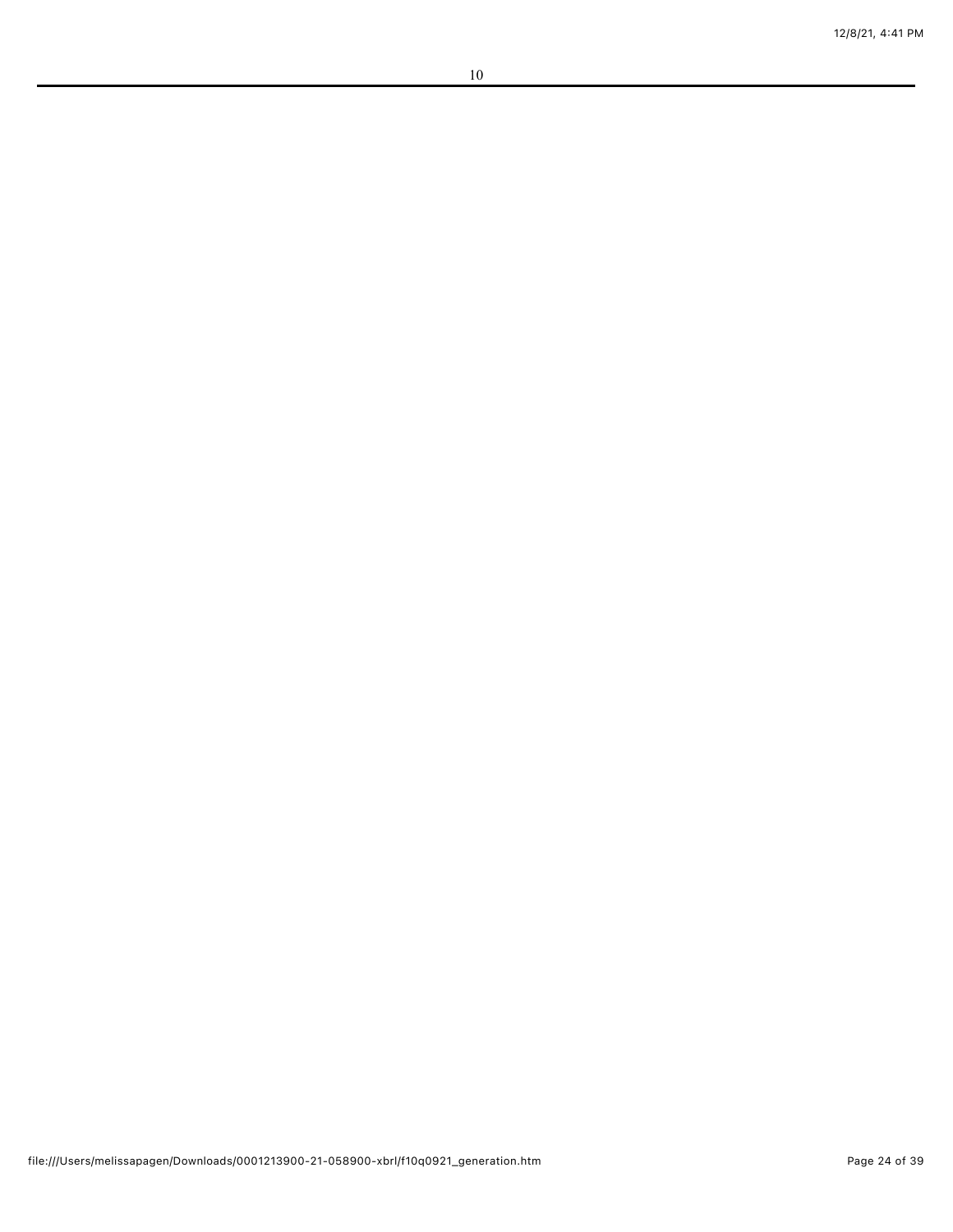The right-of-use asset represent the right to use the underlying asset for the lease term, and lease liabilities represent the obligation to make lease payments arising from the lease. A right-of-use asset and lease liabilities were recognized at the commencement date based on the present value of lease payments over the lease term. As the lease does not provide an implicit rate, the Company used its estimated incremental borrowing rate of 10% in determining the present value of the lease payments.

*Pending Insurance Claim –* In 2019, drying equipment that Halcyon purchased from a third party was being placed into service when a fire loss subsequently occurred and destroyed the equipment causing significant business interruption. The cost of this drying equipment totaled \$1.1 million. In 2020, Halcyon received, as partial payment, insurance proceeds of \$595,000 from its insurance carrier. The Company has made a formal claim against the insurance carrier and is pursuing all available options to recover the unpaid amounts.

*Litigation –* From time to time, we are subject to various litigation and other claims in the normal course of business. Below is a discussion of specific matters. We cannot predict the ultimate outcome of these matters.

# JDONE, LLC v. Grand Traverse Holdings, LLC and John Gallegos, Denver District Court Case No. 2019CV33723

JDONE, LLC ("JDONE") is a wholly owned subsidiary of the Company and landlord of a commercial warehouse building that was leased to Grand Traverse Holdings, LLC on December 31, 2018 for a term of 61 months, with a personal guaranty from Defendant, John Gallegos. On April 12, 2019, Grand Traverse presented JDONE with an alleged forged, signed copy of the draft early termination amendment that JDONE had previously rejected. JDONE has suffered damages due to Defendant's alleged misconduct of approximately \$823,504 plus interest and attorney's fees exceeding \$300,000. A court ordered mediation was held in May 2020 without success. All material defendant motions have been denied by the court. The case is set for jury trial in January 2022. We believe that Grand Traverse Holdings, LLC and John Gallegos are jointly liable for the asserted damages which exceed \$1 million and continue to vigorously pursue our claims.

## KBSIII Tower at Lake Carolyn, LLC and Prime US-Tower at Lake Carolyn, LLC (collectively – "KBSIII") vs. Energy Hunter Resources, Inc.

Plaintiff/Counterdefendant KBSIII was seeking lost rent on office space for periods after EHR vacated office premises located in Las Colinas, Texas. EHR filed a counter suit alleging specific damages due to uninhabitable premises of the office space due to the intolerable conduct of other tenants located on the same floor. On December 23, 2020, the trial court entered a summary judgment against EHR for \$230,712. The judgment provides for post-judgment interest at a rate of 5% per annum until paid and further provides for additional amounts owed should EHR pursue unsuccessful appeals to higher courts. At September 30, 2021, the Company had accrued \$252,583 for this judgment, which is exclusively an EHR obligation.

### **8. Equity**

*Change of Corporate Domicile* – On August 21, 2021, the Company changed its domicile from the State of Colorado to the State of Delaware. The change of domicile had no effect on the number of outstanding securities of the Company. The Company is authorized for 200 million shares of capital stock, par value \$0.00001 per share and 20 million shares of preferred stock, par value \$0.00001 per share.

*Series A Preferred Stock –* On September 8, 2021, holders of the Company's Series A Preferred Stock elected to convert such shares into shares of the Company's common stock. As a result, 6,328,948 shares of Series A Preferred Stock were converted into 75,947,376 shares of common stock, with each share of Series A Preferred Stock converting into 12 shares of restricted common stock pursuant to the applicable Certificate of Designations. The Series A Preferred Stock was originally issued in connection with the Company's merger transaction completed in December 2019.

*Series B Preferred Stock Units –* On December 30, 2020, the Company sold to certain accredited investors, including Gary C. Evans, our Chief Executive Officer, an aggregate of 135 preferred stock units comprised of (i) one share of Series B Redeemable Convertible Preferred Stock, no par value, and (ii) one warrant exercisable for 50,000 shares of common stock of the Company until December 30, 2022 at an exercise price of \$0.352 per share.

The sale of the preferred stock units for \$10,000 each resulted in aggregate gross proceeds of approximately \$1.35 million, before deducting estimated offering expenses payable by the Company. Substantially all of the proceeds raised in the offering were used to fund the acquisition of assets of Halcyon, expenses related thereto and for general corporate purposes.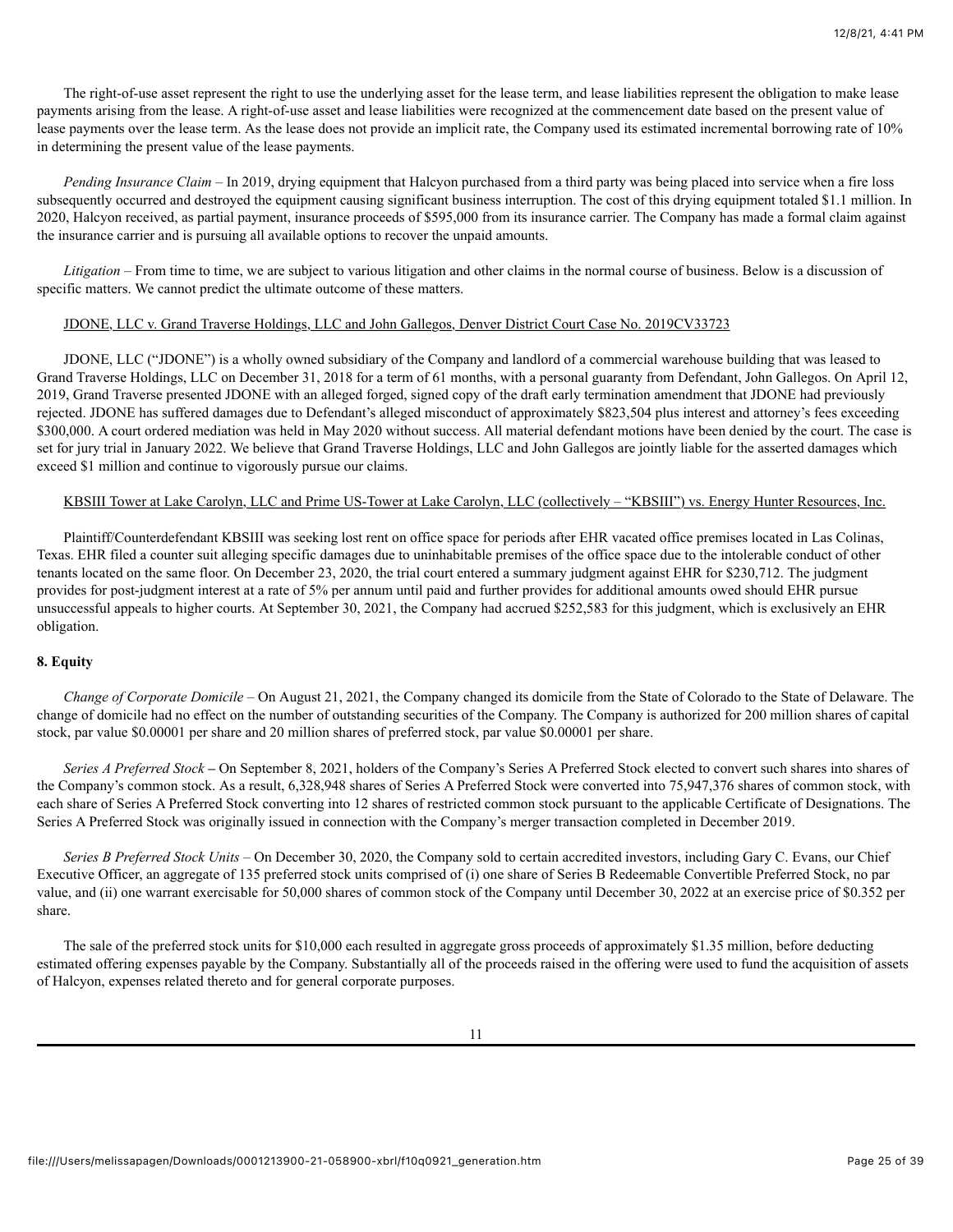Each share of Series B Preferred Stock is initially convertible into 25,000 shares of common stock, subject to adjustment. Holders of Series B Preferred Stock are entitled to receive dividends of 6.00% per annum based on the stated value equal to \$10,000 per share. Except as otherwise required by law, the Series B Preferred Stock does not have voting rights. However, as long as any shares of Series B Preferred Stock are outstanding, the Company will not, without the affirmative vote of the holders of a majority of the then outstanding shares of the Series B Preferred Stock, (a) alter or change adversely the powers, preferences or rights given to the Series B Preferred Stock, (b) alter or amend the related certificate of designation, (c) amend its certificate of incorporation or other charter documents in any manner that adversely affects any rights of the holders of Series B Preferred Stock, (d) repay, repurchase or offer to repay, repurchase or otherwise acquire more than a de minimis number of shares of its common stock, (e) enter into any agreement with respect to any of the foregoing, or (f) pay cash dividends or distributions on any equity securities of the Company other than pursuant to the terms of the outstanding Series B Preferred Stock. The Series B Preferred Stock does not have a preference upon any liquidation, dissolution or winding-up of the Company.

Beginning the later of June 30, 2021 or the effectiveness of any registration statement registering the underlying common shares, all or any portion of the Series B Preferred Stock may be converted, at their holder's option, into 25,000 shares of common stock, as adjusted for any stock dividends, splits, combinations or similar events.

At any time after the occurrence of a "Qualifying Event," the Company, upon 5-day written notice, shall have the right to cause each share of Series B Preferred Stock (and all accrued in-kind dividends with respect thereto) to be converted into common stock. For purposes of this automatic conversion of the Series B Preferred Stock, a "Qualifying Event" shall have occurred if (A) (1) the rolling five-trading day volume-weighted average trading price of shares of the common stock exceeds \$1.00, and (2) there shall be an effective registration statement under the Securities Act of 1933, as amended covering all of the shares of common stock which would be issuable upon conversion of all of the outstanding shares of Series B Preferred Stock or (B) the Company closes a firm commitment underwriting of the common stock on a Form S-1 Registration Statement with aggregate gross proceeds of at least \$5,000,000 at a price per share equal to or greater than \$1.00. In each instance, a conversion may not be made unless the Company has filed an amendment to its Articles of Incorporation effecting an increase in its authorized common stock so that the Company has a sufficient number of authorized and unissued shares of common stock so as to permit the conversion of all outstanding shares.

The Series B Preferred Stock may be redeemed by the Company for its stated value, plus accrued and unpaid dividends, at any time. Initially, redemption payments of 12.5% each of the total amount of Series B Preferred Stock then outstanding plus accrued dividends were due from the Company to each Holder of Series B Preferred Stock at the end of each calendar quarter of 2021. The first required redemption payments totaling \$137,500 were made in April 2021.

In May, June and October of 2021, the three holders of the Series B Preferred Stock, including the Company's chief executive officer, entered into transactions in which they accepted the mandatory redemption payment required pursuant to the Series B Preferred Stock certificate of designation in a number of Series B Units to effectively waive the redemption requirement. All other terms of the Series B Units remain unchanged and the holders' ownership interest in the Series B Preferred Units remains the same as it was before such transactions.

*Common Stock –* At September 30, 2021, the Company had 111,070,329 common shares outstanding. Following is a discussion of common stock issuances during the periods presented:

● *February 2020 Issuance of Common Stock Units –* In February 2020, the Company issued 250,000 common units for \$100,000. Each unit consisted of one share of common stock and a warrant for purchase of one common share for \$0.40 per share. The warrant expires March 1, 2022 and contains certain anti-dilution provisions requiring a downward adjustment to the exercise price of the warrant if dilutive instruments are issued at prices less than the warrant exercise price. Proceeds of this issuance were used for general corporate purposes.

The common stock issued in the exchange was valued using the trading price of the common stock on February 20, 2020. The warrants were valued at \$45,848 using a binomial lattice valuation model using inputs as of the exchange date. Our expected volatility assumption was based on the historical volatility of the Company's common stock (252%). The expected life assumption was based on the expiration date of the warrant (two years). The risk-free interest rate for the expected term of the warrant was based on the U.S. Treasury yield curve in effect at the time of measurement (1.39%). The warrants are classified within equity in the consolidated balance sheets. Under GAAP, the anti-dilution provisions will be accounted for if and when these provisions are triggered.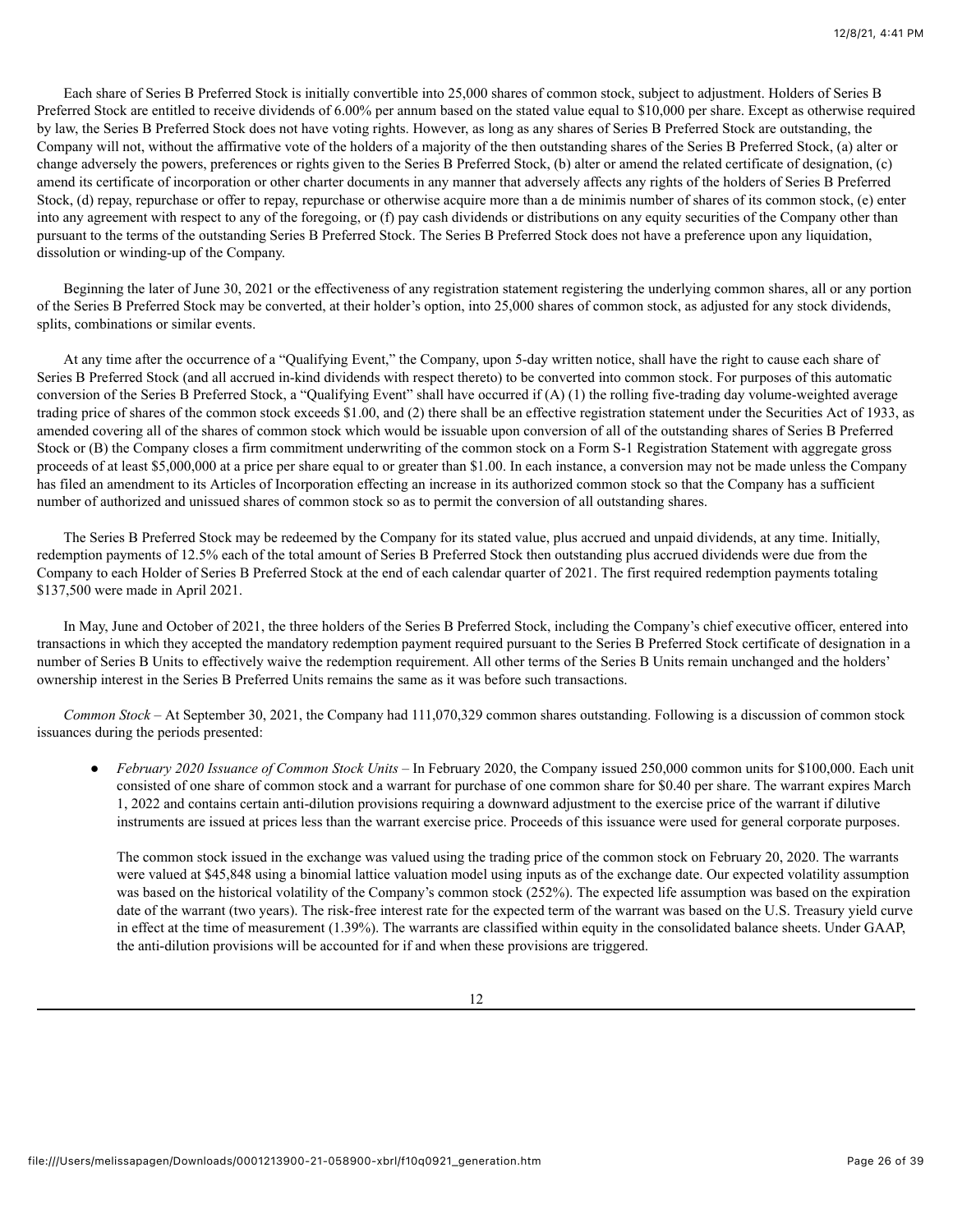- *Acquisition of Certain Assets of Halcyon* the Company issued 6,250,000 shares of common stock valued at \$2.5 million (valued at \$0.40 per share; restricted from trading for a period of up to one year) in the acquisition. Refer to Note 3.
- *2021 First Quarter Issuances of Common Stock Units* In the first quarter of 2021, the Company issued 800,000 common stock units for total proceeds of \$400,000. Each common stock unit consists of one share of common stock and a warrant for the purchase of two shares of common stock for \$0.50 each. Each warrant is exercisable any time before its expiration on the second anniversary of its issuance. The Company allocated the total proceeds based on the relative fair values of the common stock and warrants. The fair value of the warrants was determined using an options valuation model with key assumptions including a risk-free interest rate of 0.11% and historical volatility of 272%. A total of \$263,293 was allocated to the warrants and reported in additional paid-in capital.
- *Warrant Exercises* In the first quarter of 2021, the Company received \$2,967,000 for the exercise of 8,428,976 outstanding warrants.
- *Issuances for Exchange or Conversion of Debt* The Company issued a total of 1,618,660 common shares for the exchange or conversion of outstanding debt. Refer to Note 5.
- *Issuance to Vendor for Services* In the third quarter of 2021, the Company issued 125,000 common shares to a vendor for services performed.
- *Issuance for Extension of Secured Note* The Company issued 20,000 common shares as consideration to extend the maturity of a senior note in the third quarter of 2021. Refer to Note 5.
- *Issuance for Conversion of Series A Preferred Stock*  As noted above, in the third quarter of 2021, the Company issued 75,947,376 common shares for the conversion of all outstanding shares of its Series A Preferred Stock.
- *Stock-based Compensation* The Company issued 500,000 restricted common shares as incentive compensation to two executives who joined the Company in the first quarter of 2021.

*Common Stock Warrants Outstanding –* Following is a summary of warrants outstanding:

|                                                                     |               |     | <b>Exercise Price</b> |                        |                           |
|---------------------------------------------------------------------|---------------|-----|-----------------------|------------------------|---------------------------|
|                                                                     | # of Warrants |     | (each)                | <b>Expiration Date</b> | <b>Method of Exercise</b> |
| Issued upon exchange of EHR Series C Preferred Stock <sup>(1)</sup> | 1.065.340     | \$. | 0.352                 | November 27, 2021      | Cash                      |
| Issued upon exchange of EHR Series C Preferred Stock <sup>(1)</sup> | 7,244,316     | -S  | 0.352                 | November 27, 2021      | Cashless                  |
| Issued in February 2020 with common stock units $(2)$               | 250,000       | S   | 0.400                 | March 1, 2022          | Cash                      |
| Issued in December 2020 with Series B preferred units $(1)$         | 5,500,000     | \$. | 0.352                 | December 30, 2022      | Cash                      |
| Issued in December 2020 with subordinated note to investor $(1)$    | 500,000       | \$. | 0.352                 | December 30, 2022      | Cash                      |
| Issued in Q1 2021 with common stock units $(1)$                     | .600,000      | \$  | 0.500                 | Jan-Feb, 2023          | Cash                      |
| Total warrants outstanding at September 30, 2021                    | 16,159,656    |     |                       |                        |                           |

(1) May be redeemed for \$0.0001 per warrant at the Company's option with 30 days advanced notice should the weighted average market price of common stock exceed \$1.00 for any five out of seven consecutive trading days with a minimum average daily trading volume for such seven-day period of at least 25,000 shares of common stock.

(2) Contains certain anti-dilution provisions requiring a downward adjustment to the exercise price of the warrant if dilutive instruments are issued at prices less than the warrant exercise price.

Following is a summary of outstanding stock warrants activity for the periods presented:

| Warrants as of January 1, 2020    | 14,488,632  |
|-----------------------------------|-------------|
| Issued                            | 250,000     |
| Warrants as of September 30, 2020 | 14,738,632  |
| Warrants as of January 1, 2021    | 22,988,632  |
| Issued                            | 1,600,000   |
| Exercised                         | (8,428,976) |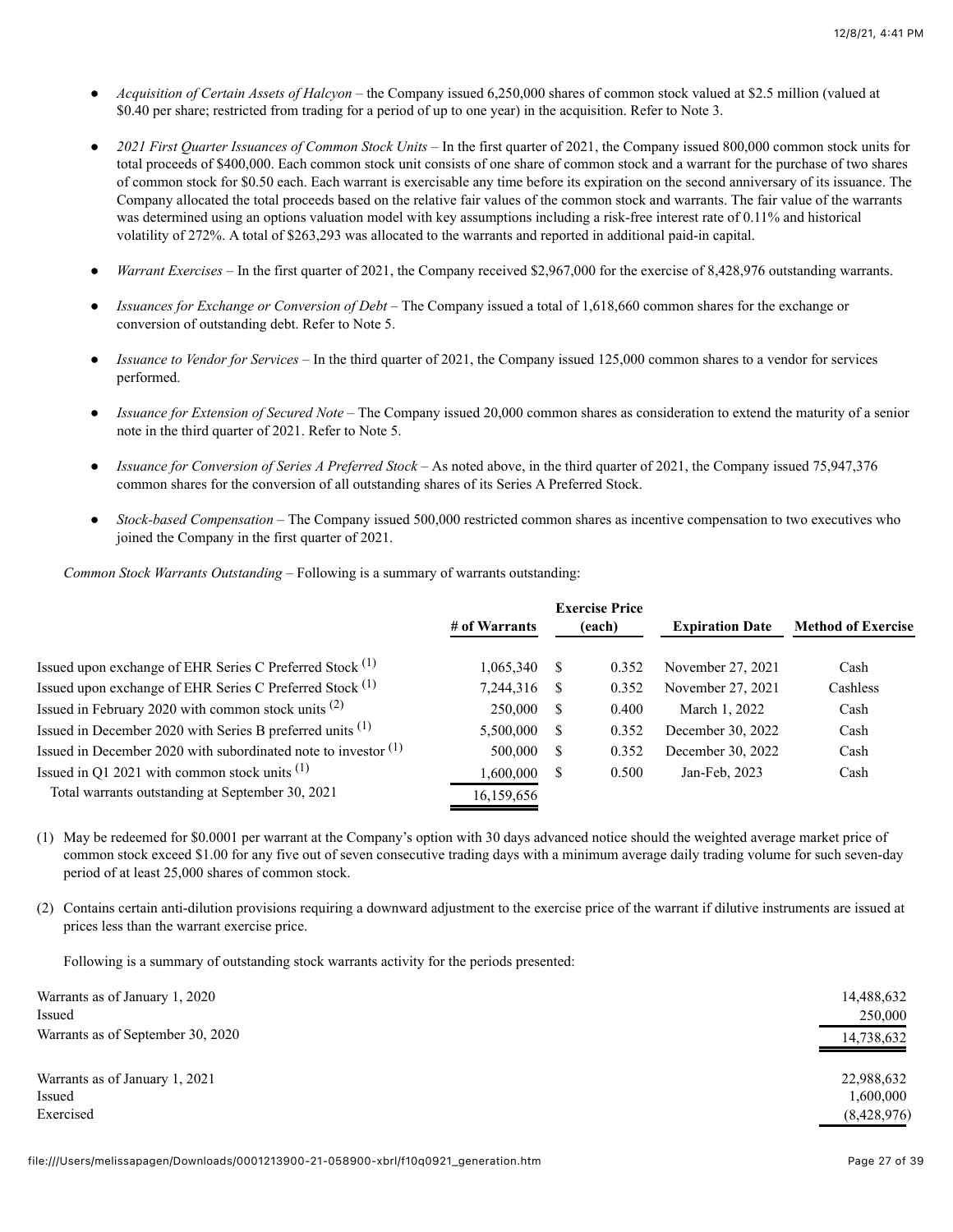۰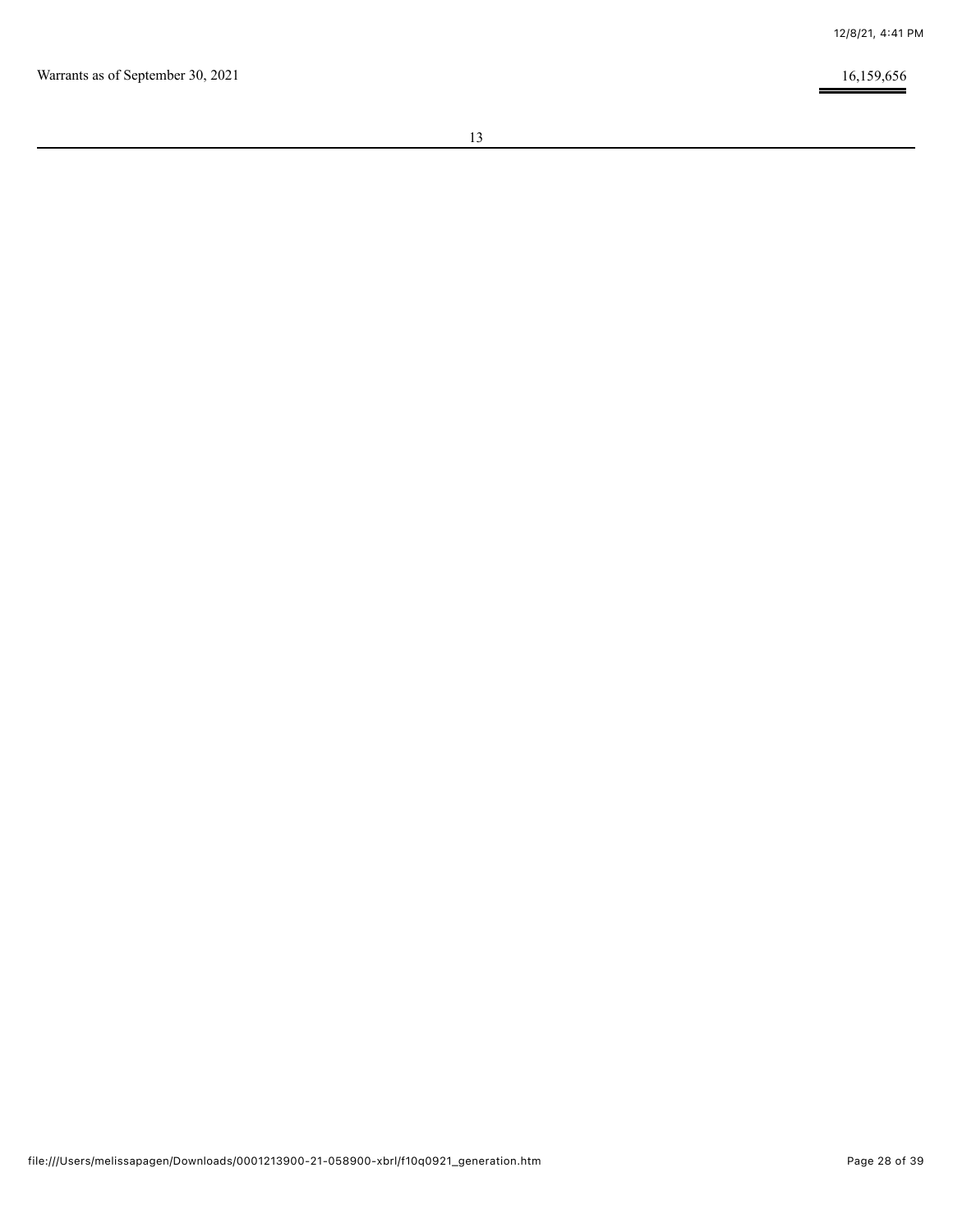### **9. Stock-Based Compensation**

We award restricted stock or stock options as incentive compensation to employees. Generally, these awards include vesting periods of up to three years from the date of grant.

The 2021 Omnibus Incentive Plan ("2021 Plan") was adopted by our Board on July 1, 2021. The 2021 Plan provides for the initial reservation of 15 million shares of common stock for issuance, and provides that the maximum number of shares that may be issued pursuant to the exercise of ISOs is 15 million. The number of shares of common stock available for issuance under the 2021 Plan constituted approximately 13.1% of the Company's fully diluted common shares outstanding as of the date of Board approval, including shares issuable upon the conversion of preferred shares, as calculated on an as-converted basis. On the one-year anniversary date of the 2021 Plan, the number of shares of common stock reserved for issuance thereunder shall automatically increase to 20% of the fully diluted common shares outstanding, including shares issuable upon the conversion of preferred shares, as calculated on an as-converted basis.

In the first quarter of 2021, the Company issued 500,000 restricted shares valued at \$158,500 as incentive compensation to two executives who joined the Company. Compensation expense related to these awards totaled \$38,750 and \$119,750 for the three and nine months ended September 30, 2021, respectively. As of September 30, 2021, there was \$38,750 of total unrecognized compensation cost related to unvested awards to be recognized over a weighted-average period of three months.

On April 6, 2021, the Company announced that Chad Burkhardt has joined the Company as its Vice President and General Counsel, effective April 1, 2021. In addition to his annual salary, the Company agreed to make a future grant to Mr. Burkhardt of \$750,000 worth of options for the purchase of our common stock at an exercise price equal to the fair market value of the Company's common stock on the date of grant. Such options will vest annually in equal installments over a three-year period from his date of hire.

### **10. Income Taxes**

Income tax provisions for interim quarterly periods are generally based on an estimated annual effective income tax rate calculated separately from the effect of significant, infrequent or unusual items related specifically to interim periods. An income tax benefit for the three and nine months ended September 30, 2021 or 2020 was not recognized because tax losses incurred were fully offset by a valuation allowance against deferred tax assets. There were no uncertain tax positions as of September 30, 2021.

#### **11. Supplemental Cash Flow Information**

|                                                               | For the nine months ended<br>September 30, |      |
|---------------------------------------------------------------|--------------------------------------------|------|
|                                                               | 2021                                       | 2020 |
| Cash paid for interest                                        | 127,812<br>\$                              | -S   |
| Cash paid for taxes                                           |                                            |      |
| Noncash investing and financing activities:                   |                                            |      |
| Acquisition of certain assets of Halcyon Thruput, LLC         |                                            |      |
| - issuance of common shares                                   | 2,500,000                                  |      |
| - issuance of subordinated note                               | 850,000                                    |      |
| - assumption of Halcyon bank note                             | 995,614                                    |      |
| Series B preferred stock dividend payable                     | 39,137                                     |      |
| Issuance of common stock units previously subscribed          | 50,000                                     |      |
| Issuances of common shares for exchange or conversion of debt | 2,160,269                                  |      |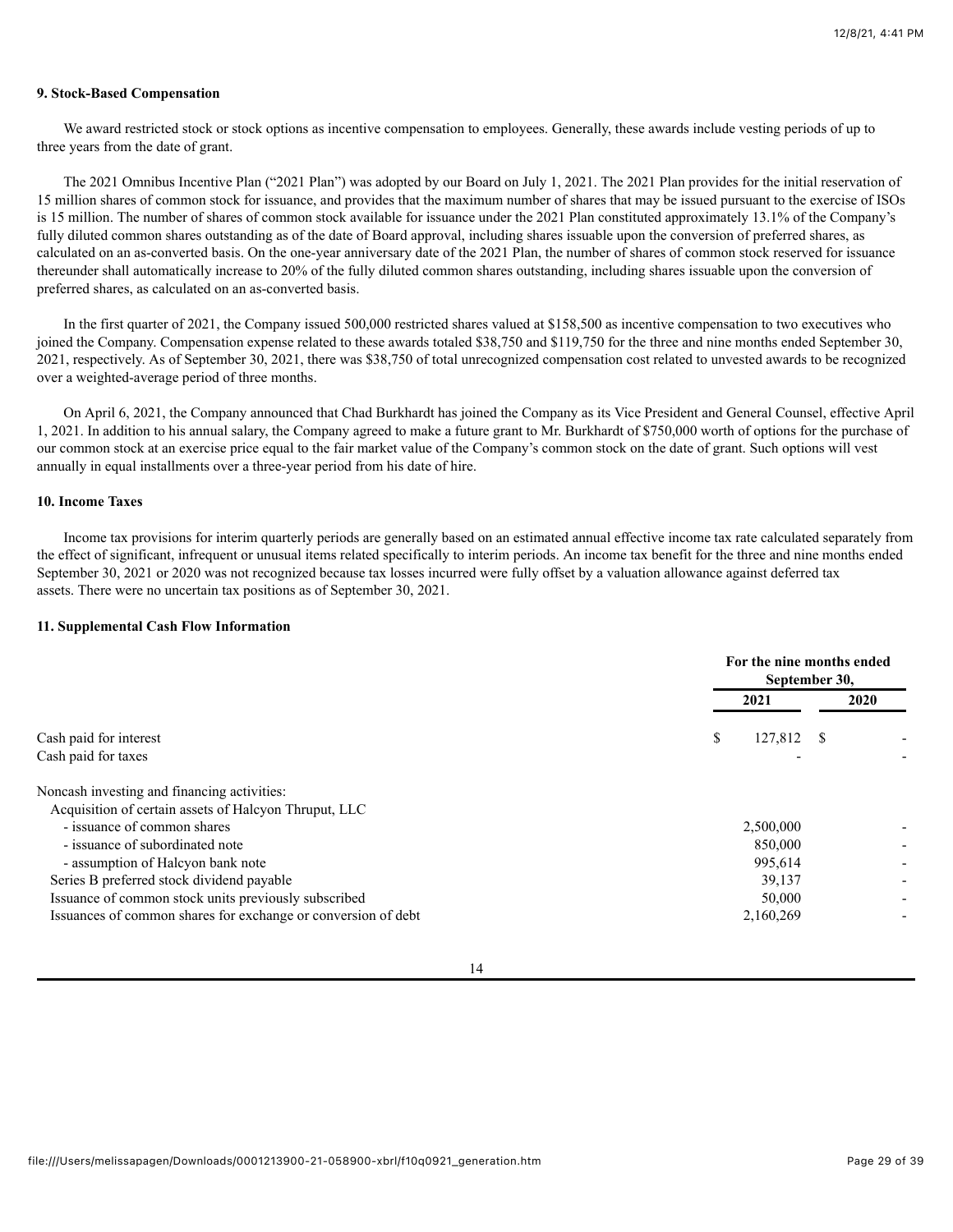## **12. Earnings (Loss) per Share**

The following is the computation of earnings (loss) per basic and diluted share:

|                                                                     |    | For the three months ended<br>September 30, |                                                                       |             | For the nine months ended<br>September 30, |                          |               |             |
|---------------------------------------------------------------------|----|---------------------------------------------|-----------------------------------------------------------------------|-------------|--------------------------------------------|--------------------------|---------------|-------------|
|                                                                     |    | 2021                                        |                                                                       | 2020        |                                            | 2021                     |               | 2020        |
| Amounts attributable to Generation Hemp:                            |    |                                             |                                                                       |             |                                            |                          |               |             |
| Numerator                                                           |    |                                             |                                                                       |             |                                            |                          |               |             |
| Loss from continuing operations attributable to common stockholders | S. | $(1,376,030)$ \$                            |                                                                       | (171, 367)  | -S                                         | $(4,356,315)$ \$         |               | (1,146,592) |
| Loss from discontinued operations                                   |    | (1,528)                                     |                                                                       | (7, 489)    |                                            | (10,639)                 |               | (5,115)     |
| Less: preferred stock dividends                                     |    | (16, 125)                                   |                                                                       |             |                                            | (56, 625)                |               |             |
| Net loss attributable to common stockholders                        |    | (1,393,683)                                 | S.                                                                    | (178, 856)  | S                                          | (4,423,579)              | S             | (1,151,707) |
| Denominator                                                         |    |                                             |                                                                       |             |                                            |                          |               |             |
| Weighted average shares used to compute basic EPS                   |    | 54,109,797                                  |                                                                       | 17,380,317  |                                            | 38,693,679               |               | 17,500,308  |
| Dilutive effect of convertible note                                 |    |                                             |                                                                       |             |                                            |                          |               |             |
| Dilutive effect of preferred stock                                  |    | 59,913,657                                  |                                                                       | 75,947,376  |                                            | 72,641,084               |               | 75,947,376  |
| Dilutive effect of common stock warrants                            |    | 9,042,419                                   |                                                                       |             |                                            | 11,126,327               |               |             |
| Weighted average shares used to compute diluted EPS                 |    | 123,065,873                                 |                                                                       | 93,327,693  |                                            | 122,461,090              |               | 93,447,684  |
| Earnings (loss) per share:                                          |    |                                             |                                                                       |             |                                            |                          |               |             |
| Loss from continuing operations                                     |    |                                             |                                                                       |             |                                            |                          |               |             |
| <b>Basic</b>                                                        | \$ | $(0.03)$ \$                                 |                                                                       | $(0.01)$ \$ |                                            | $(0.11)$ \$              |               | (0.07)      |
| Diluted                                                             | \$ | (0.03)                                      | S                                                                     | $(0.01)$ \$ |                                            | (0.11)                   | <sup>\$</sup> | (0.07)      |
| (Loss) income from discontinued operations                          |    |                                             |                                                                       |             |                                            |                          |               |             |
| <b>Basic</b>                                                        | \$ | $\overline{\phantom{0}}$                    | \$                                                                    |             | S                                          |                          | S             |             |
| Diluted                                                             | \$ | $\overline{\phantom{a}}$                    | $\mathbb{S}% _{t}\left( t\right) \equiv\mathbb{S}_{t}\left( t\right)$ |             | \$                                         | $\overline{\phantom{0}}$ | $\mathbb S$   |             |
| Earnings (loss) per share                                           |    |                                             |                                                                       |             |                                            |                          |               |             |
| <b>Basic</b>                                                        | \$ | (0.03)                                      | -S                                                                    | $(0.01)$ \$ |                                            | (0.11)                   | - \$          | (0.07)      |
| Diluted                                                             | \$ | (0.03)                                      | \$                                                                    | $(0.01)$ \$ |                                            | (0.11)                   | - S           | (0.07)      |

The computation of diluted earnings per common share excludes the assumed conversion of the Series B Preferred Stock and outstanding convertible notes and exercise of common stock warrants in periods when we report a loss. The dilutive effect of the assumed exercise of outstanding warrants was calculated using the treasury stock method.

# **13. Subsequent Events**

In October 2021, the Company issued 416,667 common stock units to an accredited investor for total proceeds of \$250,000. Each common stock unit consists of one share of common stock and a warrant for the purchase of one share of common stock for \$0.60 each. Each warrant is exercisable any time before its expiration on the second anniversary of its issuance.

As disclosed in Note 5 above, (i) we amended the subordinated note to our CEO in the amount of \$490,000 to a new maturity date of January 31, 2022, (ii) we amended the secured promissory note to Coventry Asset Management, LTD. to a new maturity date of January 31, 2022 with an earlier maturity date of December 31, 2021 in the event of a new equity capital raise is completed and granted the holder a limited option to convert part of the principal to common stock and (iii) we amended the subordinated promissory note with an investor to a new maturity date of March 31, 2022 with an earlier maturity date of December 31, 2021 in the event of a new equity capital raise is completed.

In October 2021, our CEO made advances totaling \$15,000 to the Company. The existing convertible promissory note was amended and restated to a new balance of \$635,000. The interest rate of 10% per annum and maturity date of January 1, 2022 were unchanged.

As disclosed in Note 6 above, the mortgage payable was amended to a new maturity date of January 15, 2022.

\* \* \* \* \*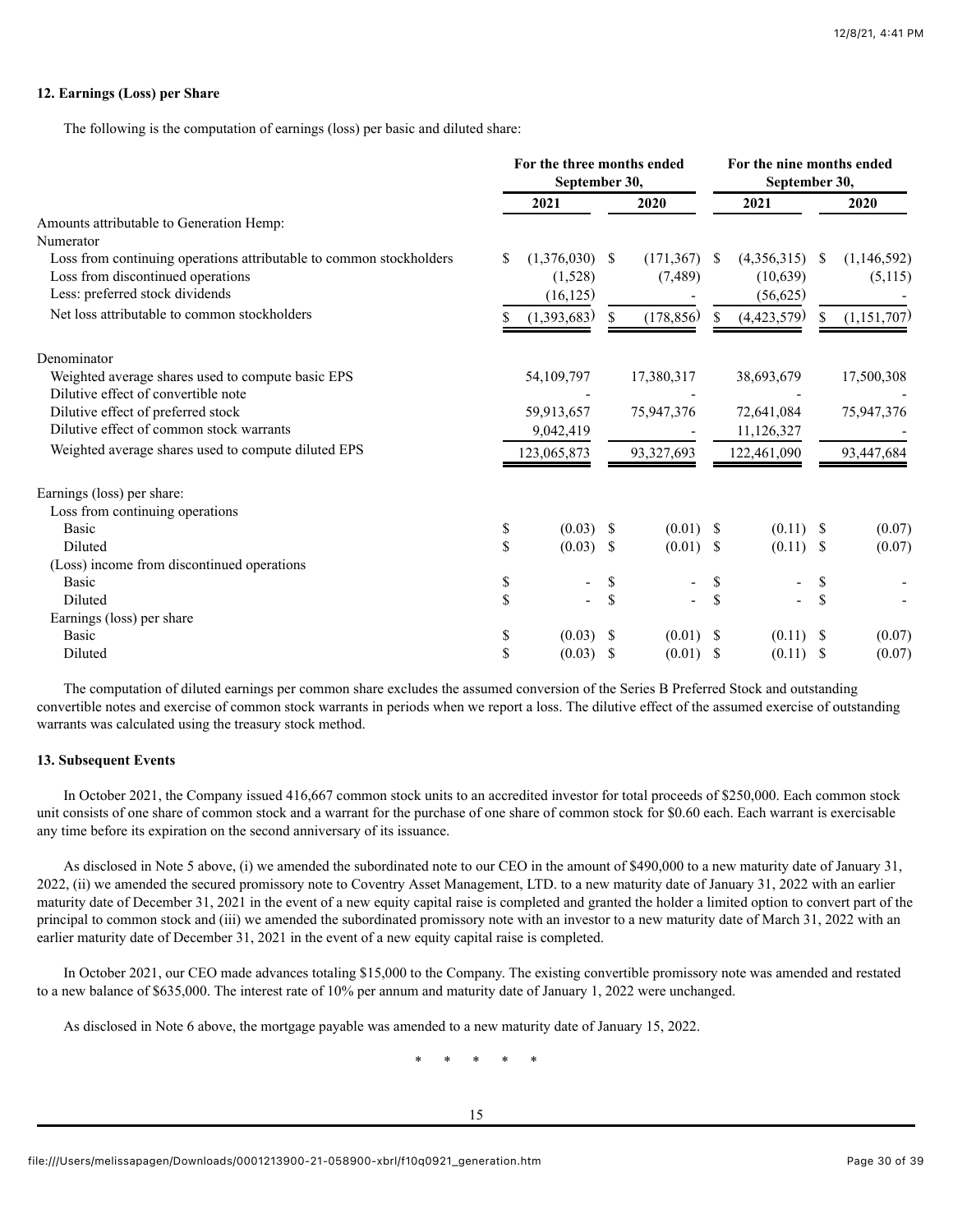### <span id="page-30-0"></span>**Item 2. Management's Discussion and Analysis of Financial Condition and Results of Operations**

*The following discussion and analysis of our financial condition and results of operations should be read in conjunction with the "Management's Discussion and Analysis of Financial Condition and Results of Operations" contained in our Annual Report on Form 10-K ("Annual Report") for the year ended December 31, 2020 filed with the Securities and Exchange Commission ("SEC"), as well as the financial statements and related notes appearing therein and elsewhere in this Quarterly Report. The following discussion contains forward-looking statements that reflect our future plans, estimates, beliefs and expected performance. The forward-looking statements are dependent upon events, risks and uncertainties that may be outside our control. We caution you that our actual results could differ materially from those discussed in these forward-looking statements. Factors that could cause or contribute to such differences are discussed elsewhere in this Quarterly Report, particularly in the "Cautionary Note Regarding Forward-Looking Statements" and in our Annual Report under the heading "Item 1A. Risk Factors," all of which are difficult to predict. In light of these risks, uncertainties and assumptions, the forward-looking events discussed may not occur. We do not undertake any obligation to publicly update any forward-looking statements except as otherwise required by applicable law.*

### **Overview**

We are a holding company active within the "hemp" space. We were incorporated on August 21, 2021 in the State of Delaware. The Company was originally incorporated on July 28, 2008 in the State of Colorado. On November 27, 2019, we purchased approximately 94% of the common stock of Energy Hunter Resources, Inc. ("EHR") in a series of transactions accounted for as a reverse merger (the "Transaction"). Upon closing of the Transaction, we changed our name to Generation Hemp, Inc.

There is limited historical financial information about our Company upon which to base an evaluation of our future performance. We cannot guarantee that we will be successful in the hemp business. We are subject to the risks associated with the regulatory environment in the industry in which we operate. In addition, we are subject to risks inherent in a small company, including limited capital resources, delays and cost overruns due to price and cost increases. There is no assurance that future financing will be available to our Company on acceptable terms. Additional equity financing could result in dilution to existing shareholders.

On January 11, 2021, we completed the acquisition of certain assets of Halcyon Thruput, LLC ("Halcyon"). With this acquisition, we commenced providing post-harvest and midstream services to growers by drying, processing, cleaning and stripping harvested hemp directly from the field and wetbaled at our 48,000 square foot facility located in Hopkinsville, Kentucky. Additionally, the Company offers safe storage services for processed hemp, which enables farmers to maximize strategic market timing. In August 2021, the Company launched its animal bedding consumer goods product line made from the hemp hurd byproduct that is produced from its hemp processing operations.

In 2020, Halcyon had revenues of \$3.0 million for the processing of approximately 8.5 million pounds of hemp biomass. With additional contracts executed in 2021, we expect to process at least 10 million pounds during the remainder of 2021 and the first six months of 2022.

We also generate revenue from rental of our "Cannabis Zoned" (Hemp) warehouse property located in Denver, Colorado currently leased to a hemp seed company.

As of September 30, 2021, EHR held an approximate 8% working interest in an oil & gas property located in Cochran County, Texas within the Slaughter-Levelland Field of the San Andres formation in the Northwest Shelf of West Texas. EHR's oil & gas activities are currently held for sale and are presented in these consolidated financial statements as discontinued operations for each of the periods presented.

*Liquidity –* The Company is dependent upon obtaining additional funding to continue ongoing operations and to pursue its strategy and execute its acquisition plans.

In the nine months ended September 30, 2021, the Company used \$2.7 million of cash for its operating activities. At September 30, 2021, the Company's current liabilities, including financing obligations due within one year, totaled \$4.7 million as compared with its current assets of \$276 thousand. Cash payments under several financing obligations were initially due in September and October of 2021. These were subsequently amended to extend these payments by one to six months.

The Company will continue to pursue additional capital raising opportunities in order to fund future acquisitions and meet its obligations as they become due. In the event financing cannot be obtained, the Company may not be able to satisfy these plans and obligations. These factors raise substantial doubt about the Company's ability to continue as a going concern. The financial statements do not include any adjustments that might result from the outcome of this uncertainty.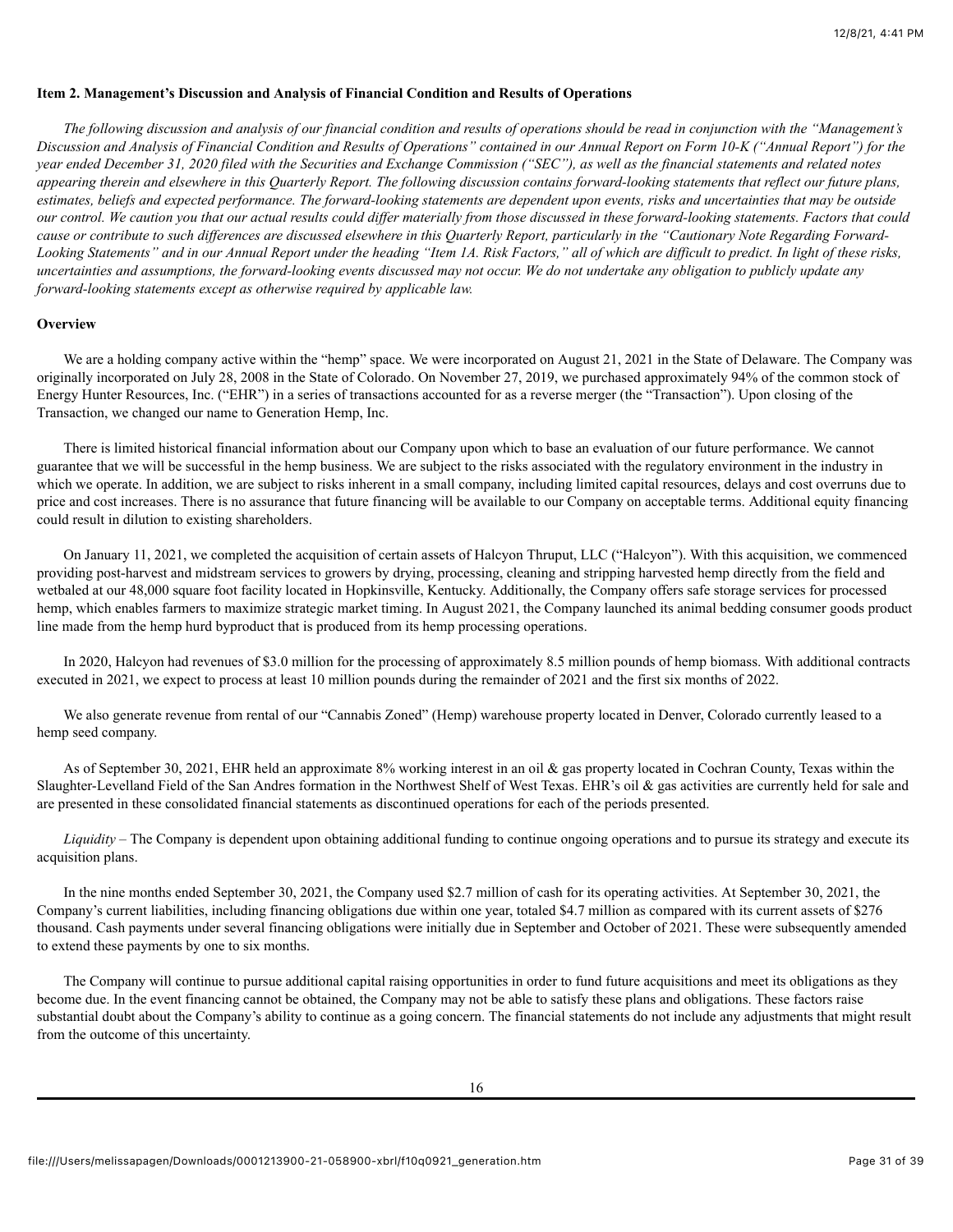*Impact of COVID-19 Pandemic on Our Business* – Our business, results of operations and financial condition have been adversely affected by the COVID-19 pandemic, beginning in mid-March 2020. The COVID-19 pandemic and measures taken to contain it have subjected our business, results of operations, financial condition, stock price and liquidity to a number of material risks and uncertainties, all of which may continue or may worsen.

### **Results of Operations**

*Three Months Ended September 30, 2021 Compared to Three Months Ended September 30, 2020*

The net loss for the three months ended September 30, 2021 was \$1.4 million as compared with a net loss of \$179 thousand for the same period of 2020. We completed the acquisition of Halcyon in January 2021. The first part of each calendar year is typically a slower period for midstream operations within the hemp industry until the annual harvest begins in late-summer. We had \$487 thousand of revenue for post-harvest and midstream services in the three months ended September 30, 2021. Cost of revenue was \$280 thousand during this same period resulting in a gross margin of 43%. The net loss for the three months ended September 30, 2021 includes \$316 thousand for depreciation and amortization as compared with \$16 thousand in the 2020 period due to the Halcyon acquisition. General and administrative expenses were higher by approximately \$1.0 million because of corporate staffing additions made this year and higher legal and professional fees incurred.

The Company reports its oil  $\&$  gas activities as discontinued operations. Loss from discontinued operations was \$2 thousand for the three months ended September 30, 2021 as compared with a loss of \$8 thousand in the 2020 period. Results of operations for the Company's remaining oil & gas activities have been significantly reduced due to downturns in oil  $\&$  gas pricing and production and disposals of property interests.

*Revenue*. Revenue from continuing operations for the third quarter of 2021 totaled \$502 thousand as compared with \$22 thousand for the same period of 2020. Post-harvest and midstream services commenced regular operations for new and renewed customer contracts executed in the third quarter of 2021. Rental revenue totaled \$15 thousand in the 2021 period as compared with \$22 thousand in the 2020 period. The lease of the Company's Denver warehouse was recently extended with a new tenant to August 1, 2023 for \$7.5 thousand per month.

*Cost of Revenue*. Cost of revenue for the third quarter of 2021 was \$280 thousand and consisted of direct labor, supplies and overhead for the Company's post-harvest and midstream services operations. The gross margin on revenue was 43% for the third quarter of 2021.

*Merger and Acquisition Costs*. We incurred \$7 thousand of costs for evaluating acquisition opportunities during the three months ended September 30, 2020. The amount of future expenses of this type that we incur will depend upon our future acquisition activities.

*General and Administrative Expense*. General and administrative expenses totaled \$1.1 million for the three months ended September 30, 2021 as compared with \$109 thousand in 2020 period. The increase in general and administrative expense in the 2021 period is principally due to corporate staffing additions made this year and higher legal and professional fees incurred. In the third quarter of 2021, the Company paid \$189 thousand for legal fees and \$33 thousand of interest in settlement of arbitration with a law firm. General and administrative expense for the third quarter of 2021 also includes \$39 thousand of non-cash stock-based compensation expense.

*Depreciation and Amortization*. Depreciation and amortization expense totaled \$316 thousand in the three months ended September 30, 2021 as compared with \$16 thousand for the same period of 2020. The increase in the 2021 period is due to completion of the Halcyon acquisition including \$201 thousand for amortization of acquired intangible assets. The allocation of the purchase price to the assets acquired in the Halcyon acquisition is preliminary. Final adjustments, including increases and decreases to depreciation and amortization resulting from the allocation of the purchase price to amortizable tangible and intangible assets, may be material.

*Other Income/Expense*. Total other expense was \$156 thousand for the three months ended September 30, 2021 as compared with \$67 thousand for the comparable 2020 period. The largest item of total other expense is interest expense which has increased due to having higher levels of indebtedness. Interest expense for the 2021 period includes \$34 thousand of amortization of debt discounts and \$33 thousand of interest for the arbitration settlement discussed above.

*Loss from Discontinued Operations*. In the three months ended September 30, 2020, we recognized a loss from discontinued operations of \$8 thousand as compared with a loss of \$2 thousand in the three months ended September 30, 2021. The major classes of line items constituting the loss on discontinued operations are presented in Item I, "Financial Statements – Note 4 – Discontinued Operations." Until we fully dispose of our remaining oil  $\&$  gas property interests, we expect lower future revenues and costs as production activities have declined substantially. We do not anticipate making future investment of growth capital into these properties.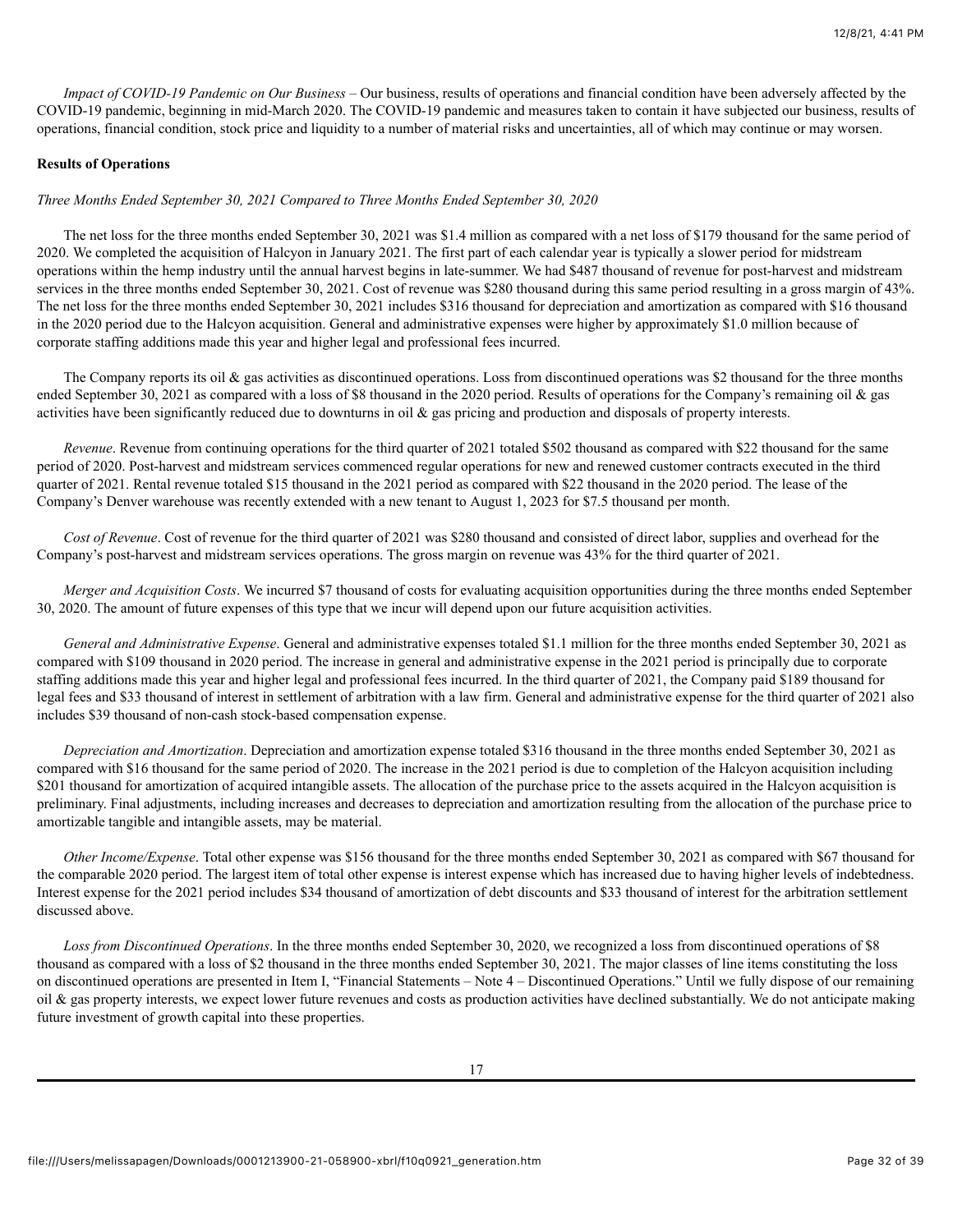### *Nine Months Ended September 30, 2021 Compared to Nine Months Ended September 30, 2020*

The net loss for the nine months ended September 30, 2021 was \$4.4 million as compared with a net loss of \$1.2 million for the same period of 2020. The net loss for the nine months ended September 30, 2021 includes \$1.0 million for depreciation and amortization as compared with \$55 thousand in the 2020 period principally due to the Halcyon acquisition. Our remaining operating expenses were higher by approximately \$2.3 million because of the Halcyon acquisition, other corporate staffing additions made this year, the payment of bonus compensation in the first quarter of 2021 and the arbitration settlement discussed above.

The Company reports its oil  $\&$  gas activities as discontinued operations. Loss from discontinued operations was \$11 thousand for the nine months ended September 30, 2021 as compared with a loss of \$5 thousand in the 2020 period.

*Revenue*. Revenue from continuing operations for the first nine months of 2021 includes post-harvest and midstream services revenue of \$535 thousand. Post-harvest and midstream services commenced regular operations for new and renewed customer contracts executed in the third quarter of 2021. These revenues are typically limited due during the first half of each year until harvest. Rental revenue was \$60 thousand in the 2021 as compared with \$68 thousand in the 2020 period. The lease of the Company's Denver warehouse was recently extended with a new tenant to August 1, 2023 for \$7.5 thousand per month.

*Cost of Revenue*. Cost of revenue for the first nine months of 2021 was \$550 thousand and consisted of direct labor, supplies and overhead for the Company's post-harvest and midstream services operations. We operated with limited staffing until harvest.

*Merger and Acquisition Costs*. We incurred \$16 thousand and \$100 thousand of costs for evaluating acquisition opportunities during the nine months ended September 30, 2021 and 2020, respectively. These costs principally related to the Halcyon acquisition. The amount of future expenses of this type that we incur will depend upon our future acquisition activities.

*General and Administrative Expense*. General and administrative expenses totaled \$2.8 million for the nine months ended September 30, 2021 as compared with \$884 thousand in 2020 period. The increase in general and administrative expense in the 2021 period is principally due the Halcyon acquisition, other corporate staffing additions made this year and the payment of bonus compensation in the first quarter of 2021. Bonus compensation totaling \$600 thousand was paid to our CEO for successful completion of the Halcyon acquisition. In the third quarter of 2021, the Company paid \$189 thousand for legal fees and \$33 thousand of interest in settlement of the arbitration with Jones & Keller, P.C. General and administrative expense for the 2021 period also includes \$120 thousand of non-cash stock-based compensation expense.

*Depreciation and Amortization*. Depreciation and amortization expense totaled \$1.0 million in the nine months ended September 30, 2021 as compared with \$55 thousand for the same period of 2020. The increase in the 2021 period is due to completion of the Halcyon acquisition including \$693 thousand for amortization of acquired intangible assets. The allocation of the purchase price to the assets acquired in the Halcyon acquisition is preliminary. Final adjustments, including increases and decreases to depreciation and amortization resulting from the allocation of the purchase price to amortizable tangible and intangible assets, may be material.

*Other Income/Expense*. Total other expense was \$615 thousand for the nine months ended September 30, 2021 as compared with \$220 thousand for the comparable 2020 period. The largest item of total other expense is interest expense which has increased due to having higher levels of indebtedness. Interest expense for the 2021 period includes \$380 thousand of amortization of debt discounts and \$33 thousand of interest for the arbitration settlement discussed above.

In the first quarter of 2021, we sold our investment in the common stock we held for total proceeds of \$35 thousand. This publicly traded security was marked to market each fiscal quarter until its eventual sale.

We received notice from the SBA that the Company's PPP Loan principal and interest thereon was fully forgiven on April 20, 2021. As such, we recognized forgiveness income of \$25,424 in the second quarter of 2021.

18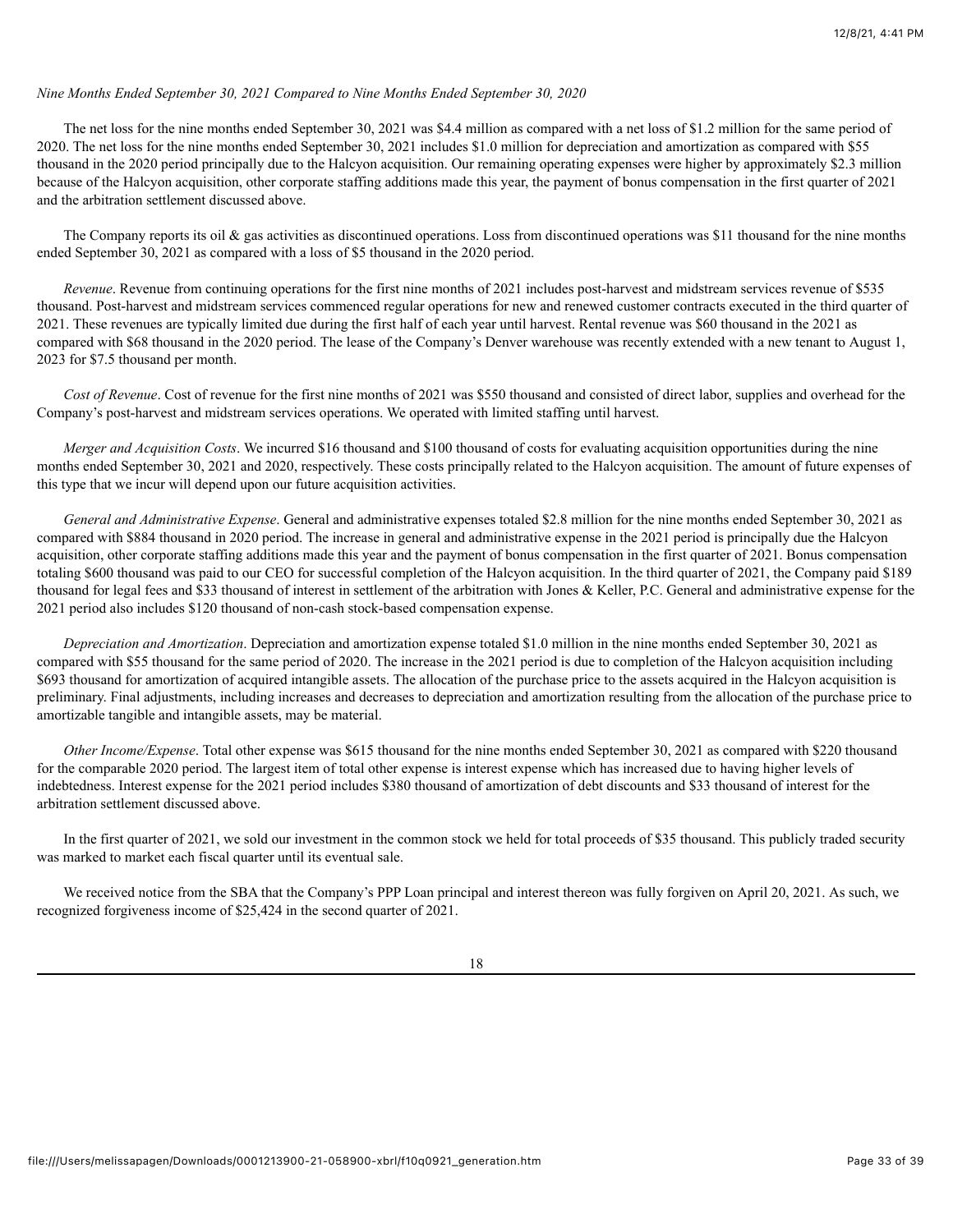*Loss from Discontinued Operations*. In the nine months ended September 30, 2020, we recognized a loss from discontinued operations of \$5 thousand as compared with a loss of \$11 thousand in the nine months ended September 30, 2021. The major classes of line items constituting the loss on discontinued operations is presented in Item I, "Financial Statements – Note 4 – Discontinued Operations." Until we fully dispose of our remaining oil  $\&$  gas property interests, we expect lower future revenues and costs as production activities have declined substantially. We do not anticipate making future investment of growth capital into these properties.

### **Liquidity and Capital Resources**

Our primary source of cash from continuing operations includes post-harvest and midstream services and rental revenue. Our primary uses of cash include our operating costs, general and administrative expenses and merger and acquisition expenses.

Cash flow information from continuing operations for the first nine months of 2021 was as follows:

- Cash used in operating activities was \$2.7 million principally due to the net loss adjusted for non-cash items.
- Net cash used in investing activities totaled \$1.6 million including an expenditure of \$1.5 million for the cash portion of the total consideration for the Halcyon acquisition and proceeds from the sale of our investment in common stock of \$35 thousand. We made capital expenditures totaling \$78 thousand for new processing equipment to expand our business lines to include post-processing of biomass.
- Net cash from financing activities totaled \$1.6 million. This amount included \$3.3 million of cash inflows from the issuance of common stock units and proceeds from warrant exercises. We used \$2.1 million of cash for repayment of outstanding indebtedness and \$154 thousand for payment of scheduled redemptions and dividends on the Series B preferred stock. In the third quarter of 2021, our CEO advanced \$620 thousand under a convertible promissory note.

We had no cash flows from discontinued operations in the first nine months of 2021.

## *Funding Requirements*

We expect to continue to incur significant expenses and operating losses for the foreseeable future. We anticipate that our expenses may increase substantially as we grow our hemp business.

We expect that we will require additional capital to fund operations, including hiring additional employees, completing acquisitions and funding capital expenditures during the next twelve-month period.

Because of the numerous risks and uncertainties associated with the development and commercialization of our business, we are unable to estimate the amounts of increased capital outlays and operating expenses. Our future capital requirements will depend on many factors, including:

- our success in identifying and making acquisitions of profitable operations;
- our ability to negotiate operating contracts with growers and others within the hemp industry on favorable terms, if at all;
- deriving revenue from our assets and operations; and
- the cost of such operations and costs of being a public company.

Until such time, if ever, as we can generate substantial revenues, we expect to finance our cash needs through a combination of equity offerings and debt financings. We do not have any committed external source of funds. To the extent that we raise additional capital through the sale of equity or convertible debt securities, the ownership interest of our shareholders will be diluted, and the terms of these securities may include liquidation or other preferences that adversely affect the rights of common shareholders. Debt financing, if available, may involve agreements that include covenants limiting or restricting our ability to take specific actions, such as incurring additional debt, making capital expenditures or declaring dividends. If we are unable to raise additional funds through equity or debt financings when needed, we may be required to delay, limit, reduce or terminate our growth plans and future commercialization efforts.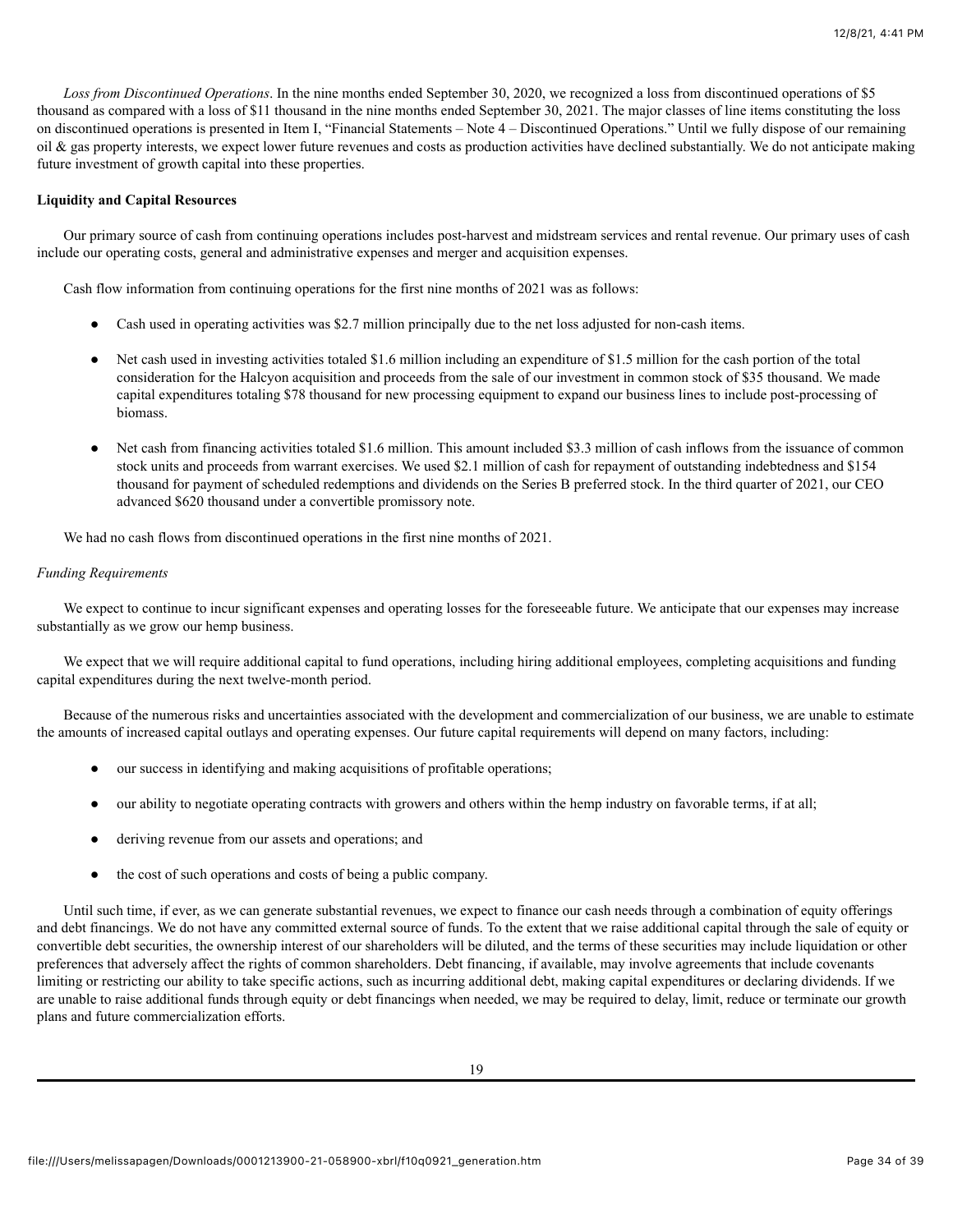# *Indebtedness*

The Company's indebtedness at September 30, 2021 is presented in Item I, "Financial Statements – Note 5 – Notes Payable – Related Parties" and in Item I, "Financial Statements—Note 6—Other Indebtedness."

### **Off-Balance Sheet Arrangements**

<span id="page-34-0"></span>As of September 30, 2021, we had no material off-balance sheet arrangements.

#### **Item 3. Quantitative and Qualitative Disclosures about Market Risk**

Quantitative and qualitative disclosures about market risk are included in Item 7A, "Quantitative and Qualitative Disclosures about Market Risk," of our Annual Report.

# <span id="page-34-1"></span>**Item 4. Controls and Procedures**

### *Disclosure Controls and Procedures*

As required by Rule 13a-15(b) of the Exchange Act, we have evaluated, under the supervision and with the participation of our management, including our principal executive officer and principal financial officer, the effectiveness of our disclosure controls and procedures (as defined in Rules 13a-15(e) and 15d-15(e) under the Exchange Act) as of the end of the period covered by this quarterly report. Our disclosure controls and procedures are designed to provide reasonable assurance that the information required to be disclosed by us in reports that we file under the Exchange Act is accumulated and communicated to our management, including our principal executive officer and principal financial officer, as appropriate to allow timely decisions regarding required disclosure, and is recorded, processed, summarized and reported within the time periods specified in the rules and forms of the SEC. Based upon that evaluation, our principal executive officer and principal financial officer concluded that our disclosure controls and procedures were effective as of the end of the period covered by this quarterly report, at the reasonable assurance level.

# *Changes in Internal Control over Financial Reporting*

We regularly review our system of internal control over financial reporting and make changes to our processes and systems to improve controls and increase efficiency, while ensuring that we maintain an effective internal control environment. Changes may include such activities as implementing new, more efficient systems, consolidating activities and migrating processes.

There have been no changes in our internal control over financial reporting during the quarter ended September 30, 2021 that have materially affected, or are reasonably likely to materially affect, our internal control over financial reporting.

20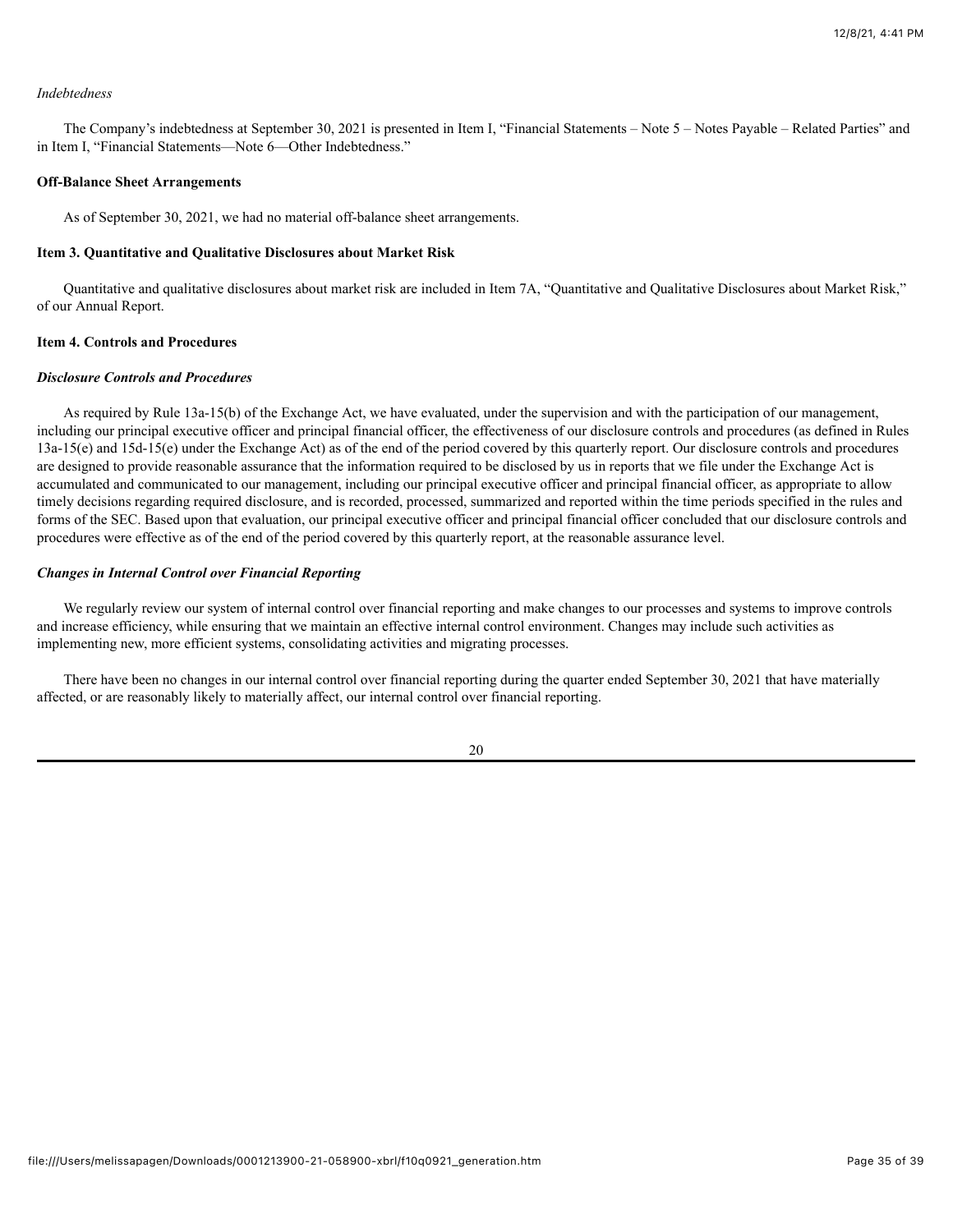# **PART II. OTHER INFORMATION**

### <span id="page-35-1"></span><span id="page-35-0"></span>**Item 1. Legal Proceedings**

Due to the nature of our business, we may become, from time to time, involved in routine litigation or subject to disputes or claims related to our business activities. While the outcome of these proceedings cannot be predicted with certainty, in the opinion of our management, there are no pending litigation, disputes or claims against us which, if decided adversely, individually or in the aggregate, will have a material adverse effect on our financial condition, cash flows or results of operations. For a description of our legal proceedings, see Item I, "Financial Statements – Note 7 – Commitments and Contingencies" in the Condensed Consolidated Financial Statements included in Part I of this Quarterly Report.

## <span id="page-35-2"></span>**Item 1A. Risk Factors**

In addition to the other information set forth in this Quarterly Report, you should carefully consider the risk factors and other cautionary statements described under the heading "Item 1A. Risk Factors" included in our Annual Report and the risk factors and other cautionary statements contained in our other SEC filings, which could materially affect our businesses, financial condition or future results.

Additional risks and uncertainties not currently known to us or that we currently deem to be immaterial also may materially adversely affect our business, financial condition or future results. There have been no material changes in our risk factors from those described in our Annual Report.

### <span id="page-35-3"></span>**Item 4. Mine Safety Disclosures**

No response required.

## **Item 5. Other Information**

No response required.

21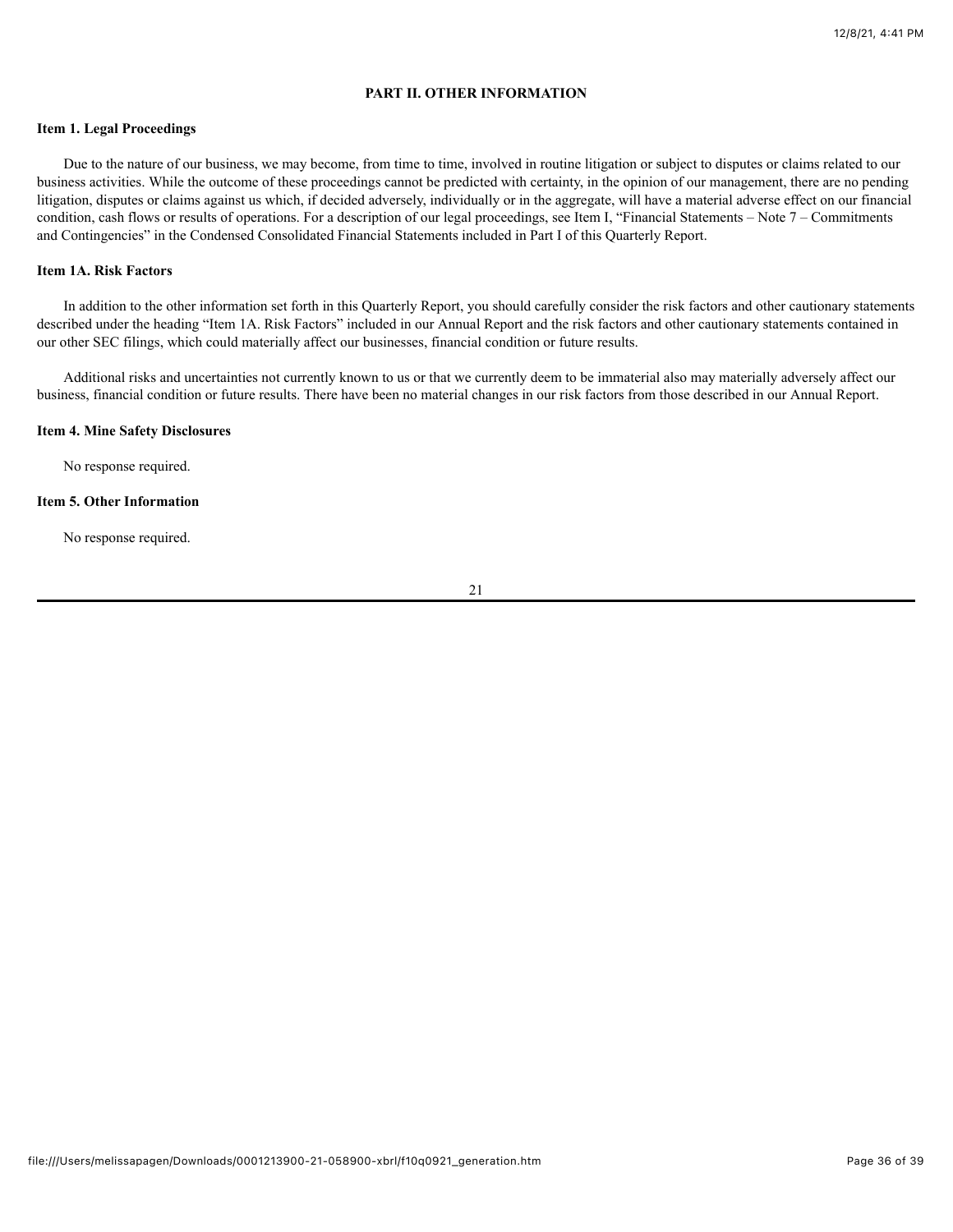# <span id="page-36-0"></span>**Item 6. Exhibits**

| 3.1                                             | Certificate of Incorporation (filed as Exhibit 3.1 to the Company's Registration Statement on Form S-1 filed on August 9, 2011 (file<br>number 333-176154))                                                                                                             |
|-------------------------------------------------|-------------------------------------------------------------------------------------------------------------------------------------------------------------------------------------------------------------------------------------------------------------------------|
| 3.2                                             | Bylaws (filed as Exhibit 3.2 to the Company's Registration Statement on Form S-1 filed on August 9, 2011 (file number 333-176154))                                                                                                                                      |
| 3.3                                             | Certificate of Designation of Rights, Preferences and Limitations of the Series A Convertible Voting Preferred Stock (filed as Exhibit<br>3.1 to the Company's Current Report on Form 8-K filed on December 4, 2019 (file number 000-176154))                           |
| 3.4                                             | Certificate of Designation of Rights, Preferences and Limitations of the Series B Redeemable Convertible Preferred Stock (filed as<br>Exhibit 3.1 to the Company's Current Report on Form 8-K filed on January 6, 2021 (file number 000-55019))                         |
| 4.1                                             | 2020 Form of Generation Hemp Warrant (filed as Exhibit 4.1 to the Company's Annual Report on Form 10-K for the fiscal year ended<br>December 31, 2019 filed on December 15, 2020 (file number 333-176154))                                                              |
| 4.1                                             | Form of Warrant (filed as Exhibit 4.1 to the Company's Current Report on Form 8-K filed on January 6, 2021 (file number 000-55019))                                                                                                                                     |
| 10.1                                            | Biomass Tolling Agreement, dated July 11, 2021, between GENH Halcyon Acquisition, LLC and GenCanna Acquisition Corp. (filed as<br>Exhibit 10.1 to the Company's Current Report on Form 8-K filed on July 14, 2021 (file number 000-55019).)                             |
| 10.2                                            | Unsecured Promissory Note, dated August 11, 2021, with Gary C. Evans as Holder and Generation Hemp, Inc. as Borrower. (filed as<br>Exhibit 10.2 to the Company's Quarterly Report for the period ended June 30, 2021 filed on August 13, 2021)                          |
| 10.3                                            | Biomass Services Agreement, dated August 11, 2021, between GENH Halcyon Acquisition, LLC and KushCo Holdings, Inc. (filed as<br>Exhibit 10.3 to the Company's Quarterly Report for the period ended June 30, 2021 filed on August 13, 2021)                             |
| 10.4                                            | Amended and Restated Promissory Note, dated September 9, 2021, between Generation Hemp, Inc. and Gary C. Evans, filed as Exhibit<br>10.1 to the Company's Current Report filed on Form 8-K on September 10, 2021.                                                       |
| 10.5                                            | Amended and Restated Promissory Note, dated September 28, 2021, between Generation Hemp, Inc. and Gary C. Evans, filed as<br>Exhibit 10.1 to the Company's Current Report filed on Form 8-K on September 29, 2021.                                                      |
| 10.6                                            | Amended and Restated Promissory Note, dated October 22, 2021, between Generation Hemp, Inc. and Gary C. Evans, filed as Exhibit<br>10.1 to the Company's Current Report filed on Form 8-K on October 28, 2021.                                                          |
| 10.7                                            | Letter Agreement, dated November 11, 2021, with Coventry Asset Management, Ltd amending that certain Secured Promissory Note<br>Issued by Halcyon Thruput, LLC, dated December 30, 2020.                                                                                |
| 10.8                                            | Amended and Restated Subordinated Promissory Note, dated November 11, 2021, between Generation Hemp, Inc. and Gary C. Evans.                                                                                                                                            |
| 10.9                                            | Amended and Restated Promissory Note, dated November 1, 2021 between Generation Hemp, Inc. and Gary C. Evans.                                                                                                                                                           |
| 31.1                                            | Certification of Chief Executive Officer and Chief Financial Officer pursuant to Section 302 of the Sarbanes-Oxley Act of 2002                                                                                                                                          |
| $32.1**$                                        | Certification of Chief Executive Officer and Chief Financial Officer pursuant to 18 U.S.C. Section 1350, as adopted pursuant to Section<br>906 of the Sarbanes-Oxley Act of 2002                                                                                        |
| 101.INS<br>101.SCH                              | <b>Inline XBRL Instance Document</b><br>Inline XBRL Schema Document                                                                                                                                                                                                     |
| 101.CAL<br>101.DEF<br>101.LAB<br>101.PRE<br>104 | Inline XBRL Calculation Linkbase Document<br>Inline XBRL Definition Linkbase Document<br>Inline XBRL Label Linkbase Document<br>Inline XBRL Presentation Linkbase Document<br>Cover Page Interactive Data File (formatted as Inline XBRL and contained in Exhibit 101). |

\* Exhibit filed herewith.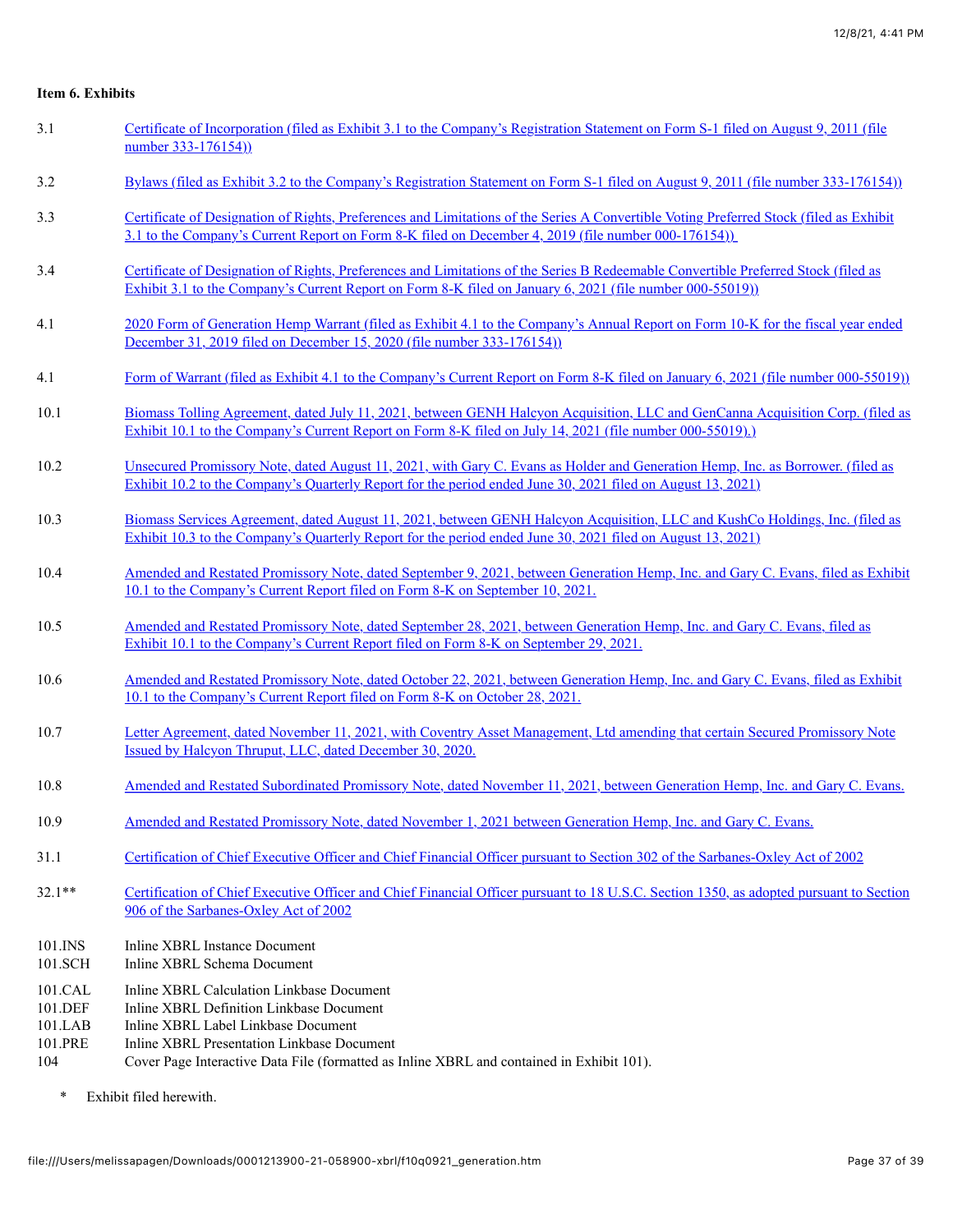\*\* Furnished herewith. Pursuant to SEC Release No. 33-8212, this certification will be treated as "accompanying" this Quarterly Report on Form 10- Q and not "filed" as part of such report for purposes of Section 18 of the Exchange Act or otherwise subject to the liability under Section 18 of the Exchange Act, and this certification will not be deemed to be incorporated by reference into any filing under the Securities Act, except to the extent that the registrant specifically incorporates it by reference.